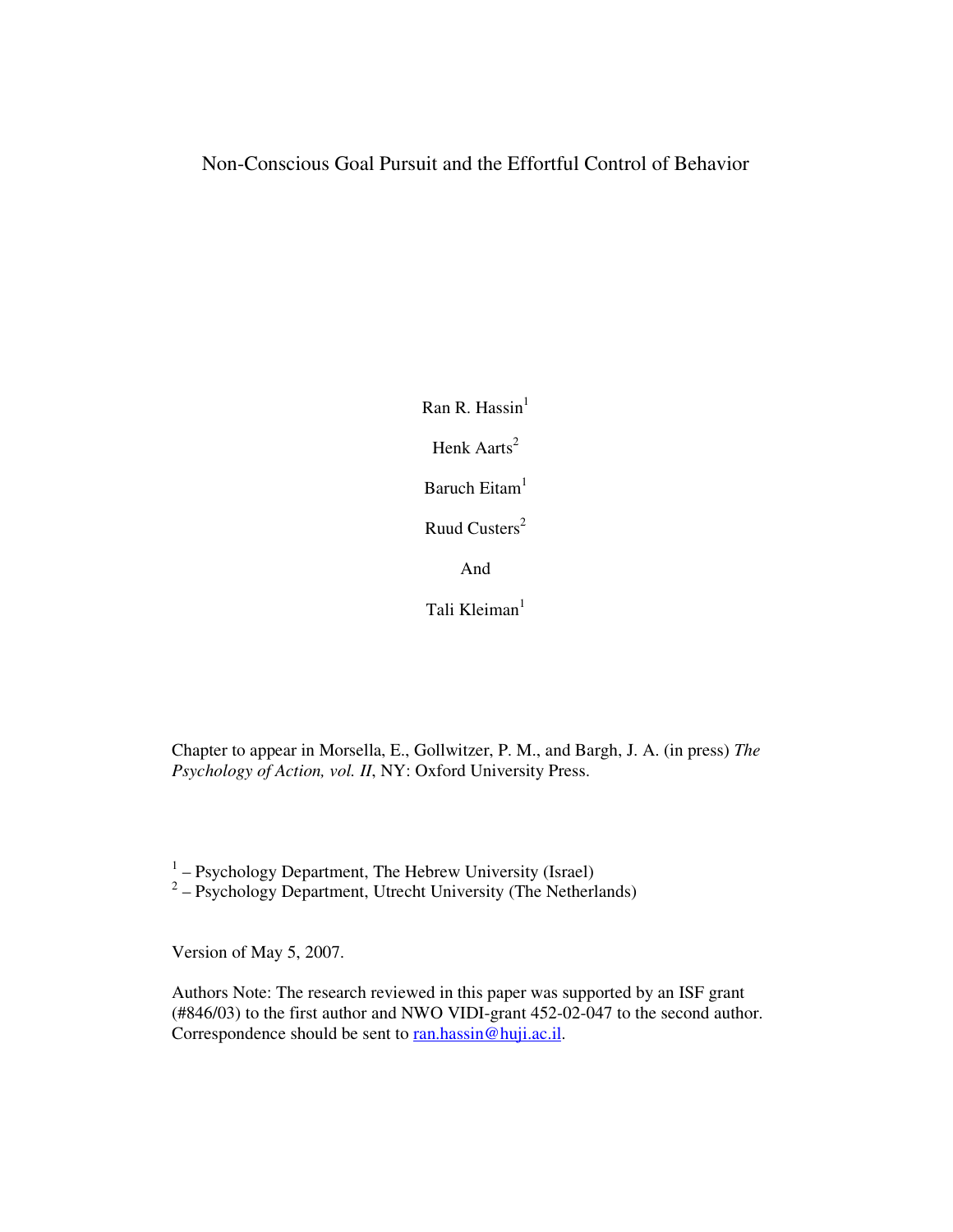We haven't really solved the problem of consciousness until that executive is itself broken down into subcomponents that are themselves clearly just unconscious underlaborers which themselves work (compete, interfere, dawdle,…) without supervision (Dennett, 2001, p. 228)

A significant proportion of human behavior is determined by non-conscious goal pursuits. This assertion is easily derived from two well-established and highly consensual observations about human nature. First, much of human behavior is purposeful, or goal directed. Our goals range from very trivial (e.g., to make a cup of coffee) and a little less so (e.g., to get to work), through more complex (e.g., to write an interesting chapter) to extremely difficult ones (e.g., to be a good parent). It is not completely unlikely that goals direct behavior at virtually every moment of our lives. Second, our consciousness is very – but very – limited in its processing resources. Memorize simple cooking instructions, count the number of knives you put on the table, or just think a simple thought – and your conscious capacity drops substantially. In fact, even reading THIS trivial sentence is likely to consume much of your conscious processing resources. This grave limitation on conscious processing suggests that a big chunk of the mental processes related to goal-pursuits have to occur outside of conscious awareness. Considered in tandem, then, these two observations imply that much of our behavior is determined by non-conscious goal pursuit, and hence that the dynamics of non-conscious goal(s) pursuit are important determinants of the psychology of action.

We begin this chapter by discussing the existing literature on automatic, nonconscious goal pursuit. We then present the adaptiveness paradox: On the one hand, we argue, in order to be effective non-conscious goal pursuit must be adaptive. On the other hand, non-conscious, automatic processes are widely believed to rely on existing networks of associations, and are hence thought to be inflexible. We then propose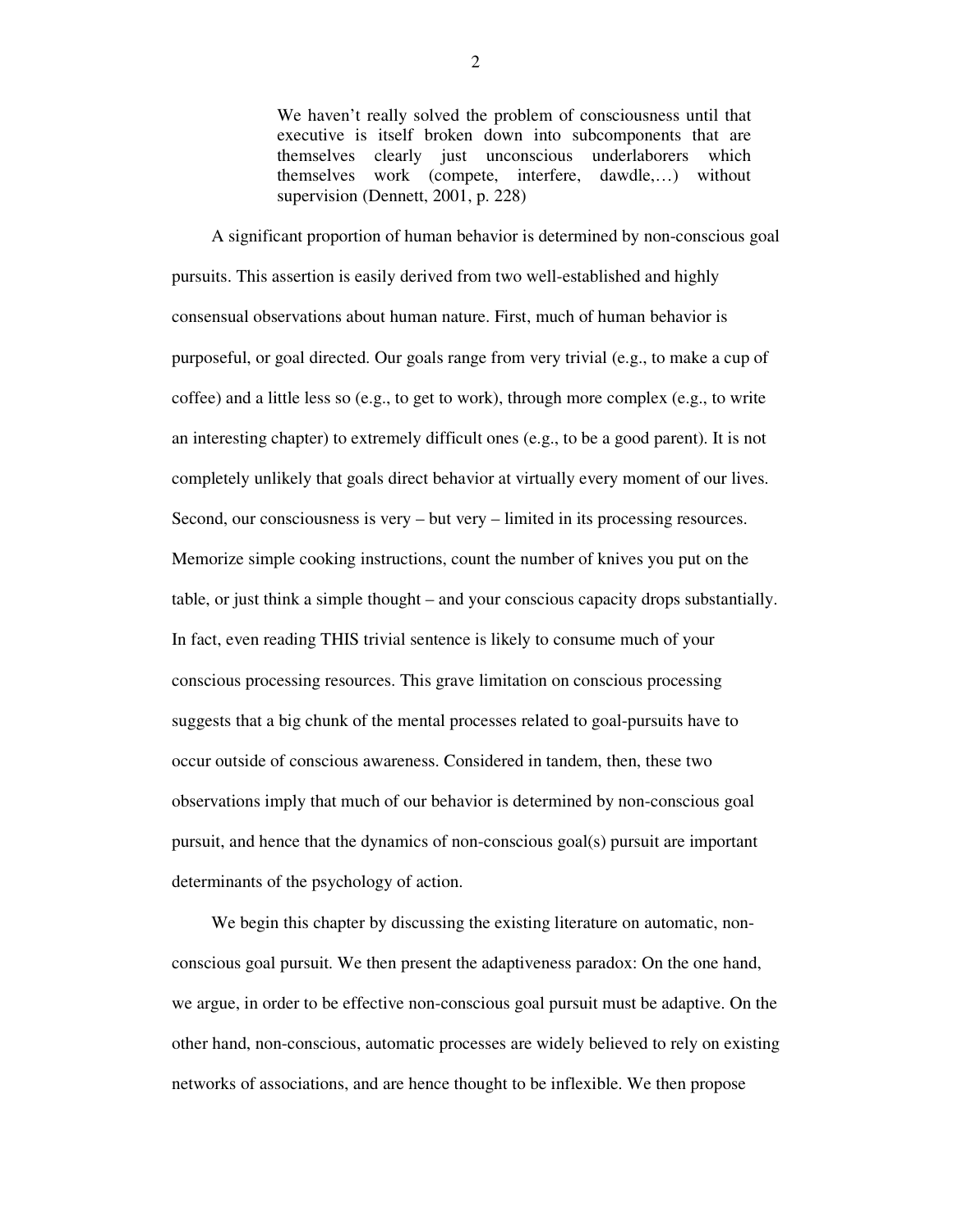three new hypotheses. These help to resolve the paradox because at their core lies the contention that working memory (WM) is involved in non-conscious goal pursuit. Given the nature of WM, we argue, its involvement in non-conscious goal pursuits allows them to be flexible.

We review a series of studies that support our predictions. The studies focus on one particular type of automatic processes – non-conscious goal pursuit. The resolution that we offer to the adaptiveness paradox  $-$  i.e., the involvement of WM in automatic processes – is more general, though. Thus, we also review exciting advances in neighboring literatures. We conclude by examining the implications of the proposed framework to our understanding of the functions of the frontal lobes.

# Introduction and Background

Traditionally, goal pursuit was considered to be a conscious and effortful process, one that requires (conscious) intention and can be stopped at (conscious) will. In other words, goal pursuit was considered to be a controlled process (cf. Ajzen, 1991; Bandura, 1986; Deci & Ryan, 1985; Locke & Latham, 1990). The intuition that underlies the traditional view is very appealing: Anyone who has ever attempted to pursue non-trivial goals would probably agree that goal pursuit often seems to be an effortful, conscious process.

This state of affairs has recently changed. Following Bargh's original idea (Bargh, 1990) and first empirical findings (Chartrand & Bargh, 1996), the last decade has witnessed a boost of empirical demonstrations of non-conscious goal pursuit (e.g., Aarts & Hassin, 2005; Bargh, Gollwitzer, Lee-Chai, Barndollar, & Troetschel, 2001; Fishbach, Friedman, & Kruglanski, 2003; Fitzsimons & Bargh, 2003; Hassin & Bargh, 2004; Kruglanski et al., 2002; G. B. Moskowitz, Gollwitzer, Wasel, & Schaal, 1999; J. Y. Shah, 2003). In light of this research it seems safe to conclude that we now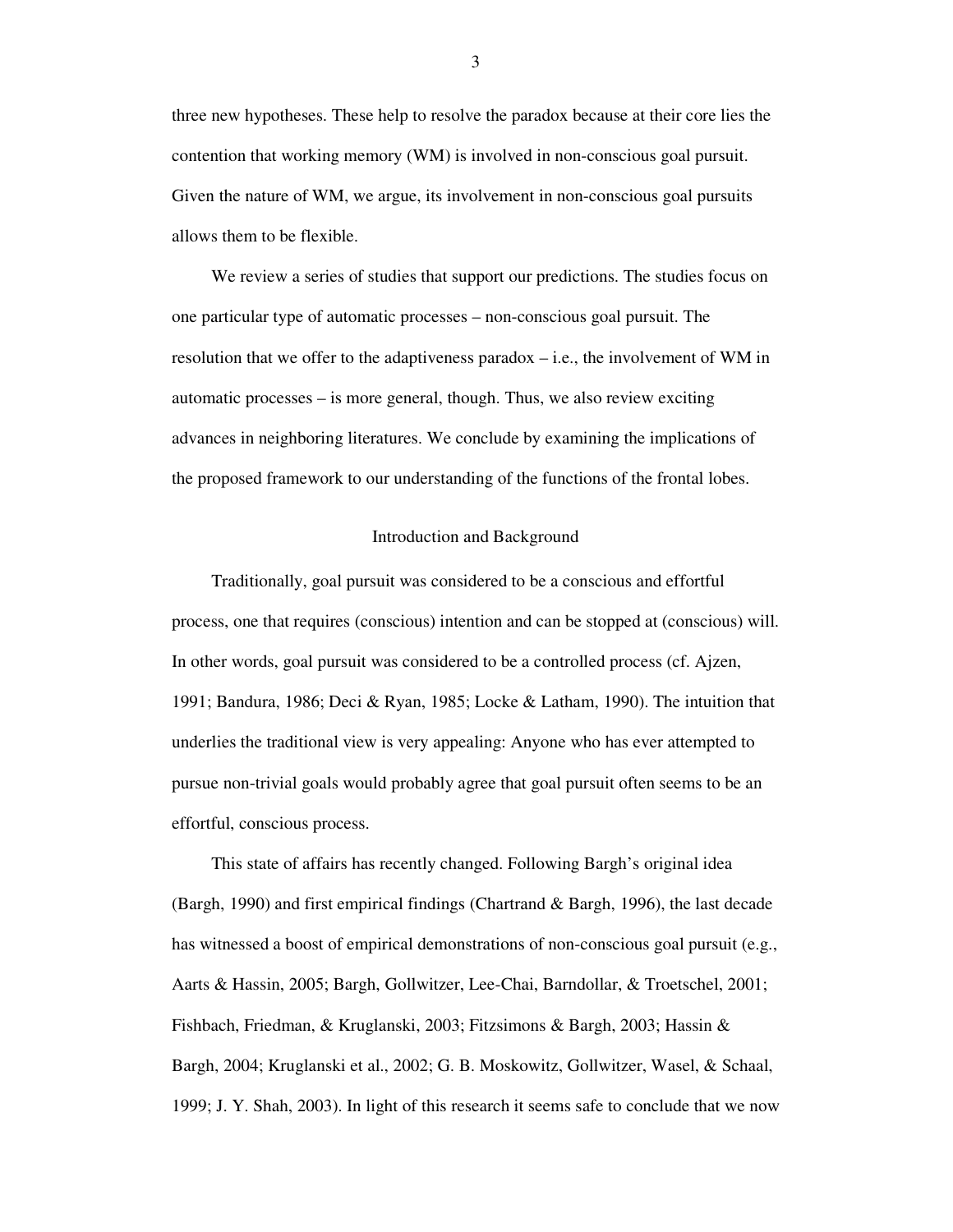have solid empirical support for the idea that goals can be activated and pursued nonconsciously and unintentionally (for recent reviews see Ferguson, Hassin, & Bargh, in press; Kruglanski & Kopetz, this volume).

Two definitional notes are in order before we continue. First, we define 'goal' as a desired state (e.g., behavior, outcome) that the individual believes (consciously or non-consciously) she knows how to produce. Hence, a mental representation of a goal is a mental representation of a desired state (cf. Aarts & Hassin, 2005; Austin & Vancouver, 1996; Kruglanski, 1996; shallice & Burgess, 1998). While this formulation applies to goals in general – from low level motor goals (e.g., to lift a finger; cf. Prinz et. al, this volume) to high-level personal goals (e.g., to win someone's affection) – our work focuses on, and applies to, the latter.

Second, throughout this chapter we use the notion of habit. We use 'habit' in a lay way, to denote a routinized set of actions (broadly defined to include thought, emotion, motivation and behavior) that may occur non-consciously and unintentionally, specifically in the contexts in which these routines frequently occur.

# Mechanisms for Non-conscious Pursuit of Habitual Goals

So how are goals pursued non-consciously? Most of the work on non-conscious goal pursuit examined the pursuit of habitual goals in what might be thought of as relatively habitual contexts. Goal pursuit in these cases seems to depend on associative networks that include contexts, goals that are regularly pursued in these contexts, and means that one usually uses to attain these goals (see Chapter by Wood, this volume). These networks are shaped by one's history, and they allow for goal pursuit via spreading of activation (see Förster et al, this volume)**.** Thus, for example, the <u>context</u> of meeting an attractive colleague may instigate the goal of intimacy, which may bring about a certain way of talking that has proved in the past to be an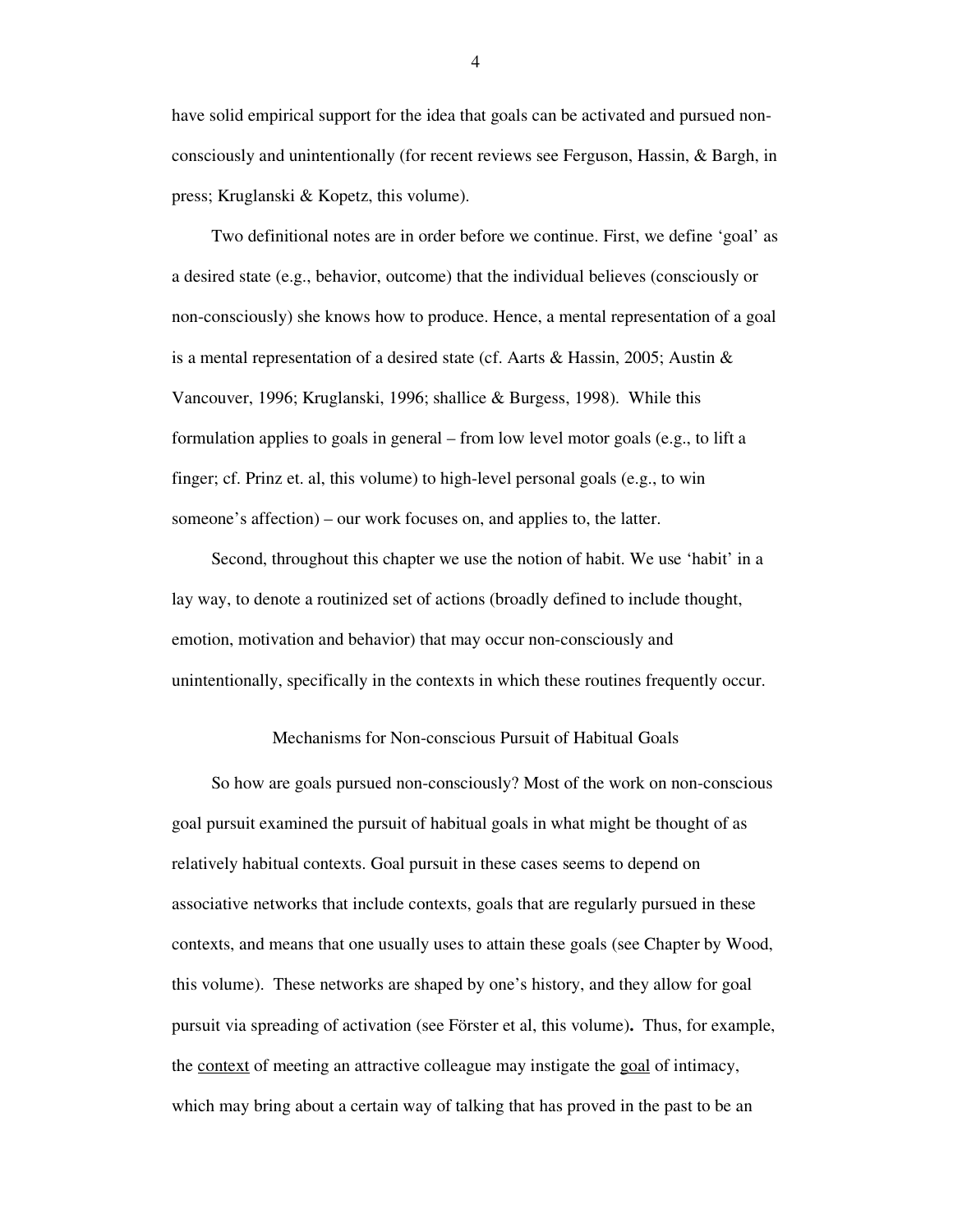effective means for attaining this goal. This chain of events (i.e., a context activates a goal that activates certain means) may occur outside of awareness, without a conscious decision, and sometimes even despite one's conscious intentions.

The nature of the representations that take part in these processes is yet to be determined. While earlier work – which is echoed in the above paragraph – suggests that these are a-modal, abstract, and semantic (Bargh, 1990; Kruglanski et al., 2002), recent work leans towards more modal, concrete and embodied representations (Bargh, 2006).

The lion's share of work on non-conscious goal pursuit has been conducted by two research groups – that of Bargh and his colleagues and that of Kruglanski, Shah and their colleagues (cf. Bargh, 1990; Bargh et al., 2001; Kruglanski & Kopetz, this volume; Kruglanski et al., 2002). It is mainly due to their work that we may confidently conclude that goal activation and pursuit may indeed occur nonconsciously and unintentionally.

### Going Beyond Habits

The worlds we live in  $-$  be it the physical, the mental, or the social  $-$  are dynamic to their core. This characteristic suggests that even when we engage in habitual procedures we may (frequently) confront novel circumstances.<sup>1</sup> Take courting as an example. On the one hand, courting obviously involves habitual procedures – from tone of speech, through body gestures, to preferred topics of conversation. Yet, it seems quite obvious that in order for it to be effective, courting needs to be tailored to the specific courtee and the specific situation. So while one may habitually use humor during courtship, the specifics vary – from person to person and from context to context – and the possible variation seems to be large. So large, in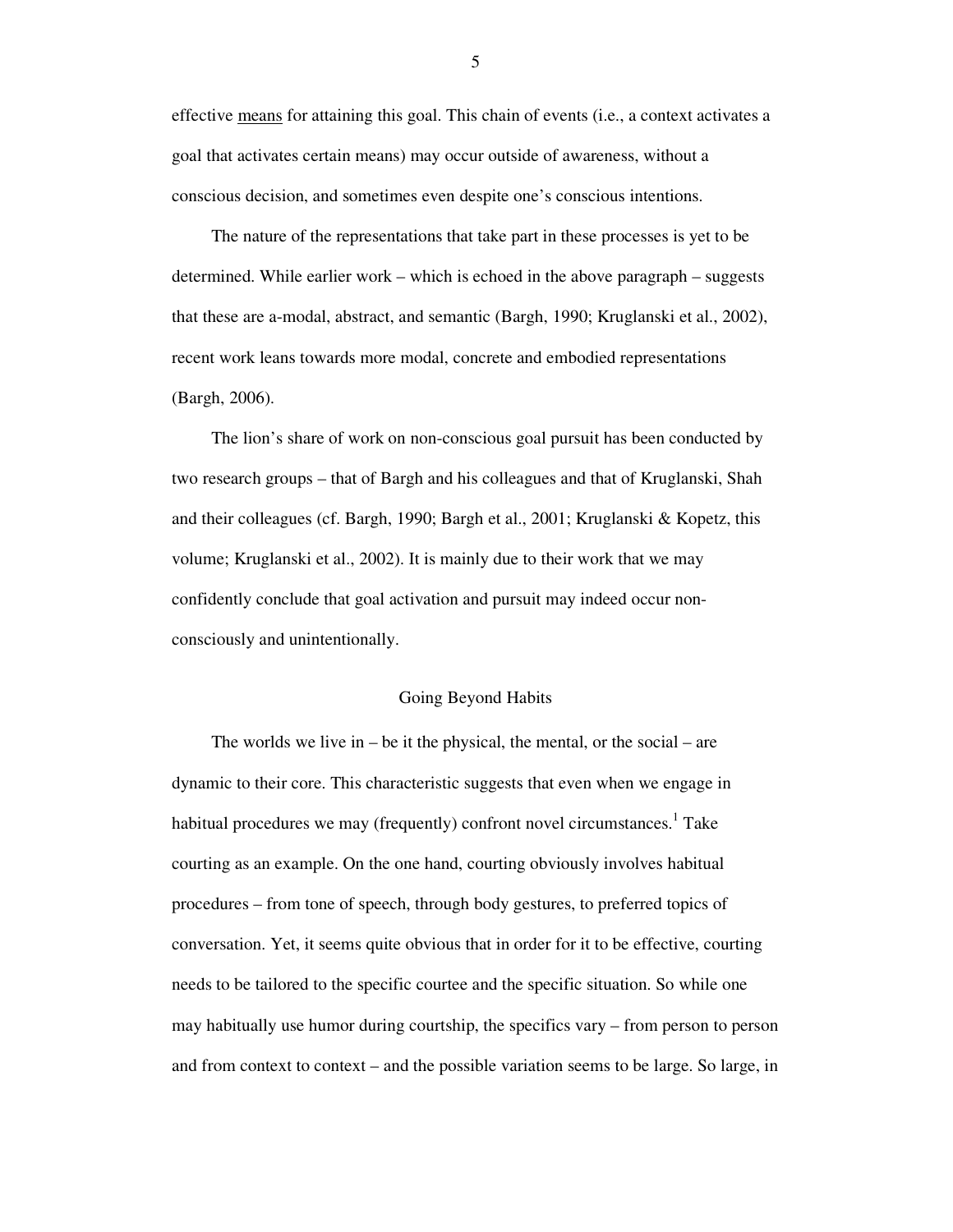fact, that a finite set of previously used humor strategies would not seem to suffice for future goal pursuits.

This simple example suggests that in order to be effective even habitual courting procedures should enable us to confront novel circumstances and produce novel sets of behaviors. More generally, it illustrates the idea that habitual goal pursuits should allow for quick, "on-line" adaptation to novel circumstances (otherwise there will be no second date).

At this point it may seem as if we are arguing that habits – and habitual goal pursuits in particular – are always underspecified. In other words, it may seem as if we are arguing that habits can never orchestrate behavior without further, context specific, refinement. Note, that while this strong claim may indeed be true, it is not necessary for the argument we are making here. For the current purposes the milder claim – under certain circumstances some habits are underspecified – suffices. Given the dynamic nature of the world it seems to us that there is little doubt, if any, regarding the veracity of the latter claim.

So how do we go beyond pre-existing routines in non-conscious goal pursuit? The traditional answer would be that we do not: Non-conscious goal pursuit, like every other automatic process, is limited to circumstances in which pre-existing routines could be successfully applied. If they cannot be successfully applied, then non-conscious goal pursuit is bound to fail and conscious processes would be called to the fore.

While tempting, this suggestion is psychologically improbable. Given the scarcity of conscious mental resources on the one hand, and the dynamic nature of the worlds we inhabit on the other, it seems that we should be able to go beyond existing routines, that is – reveal quick flexibility – even during non-conscious goal pursuit.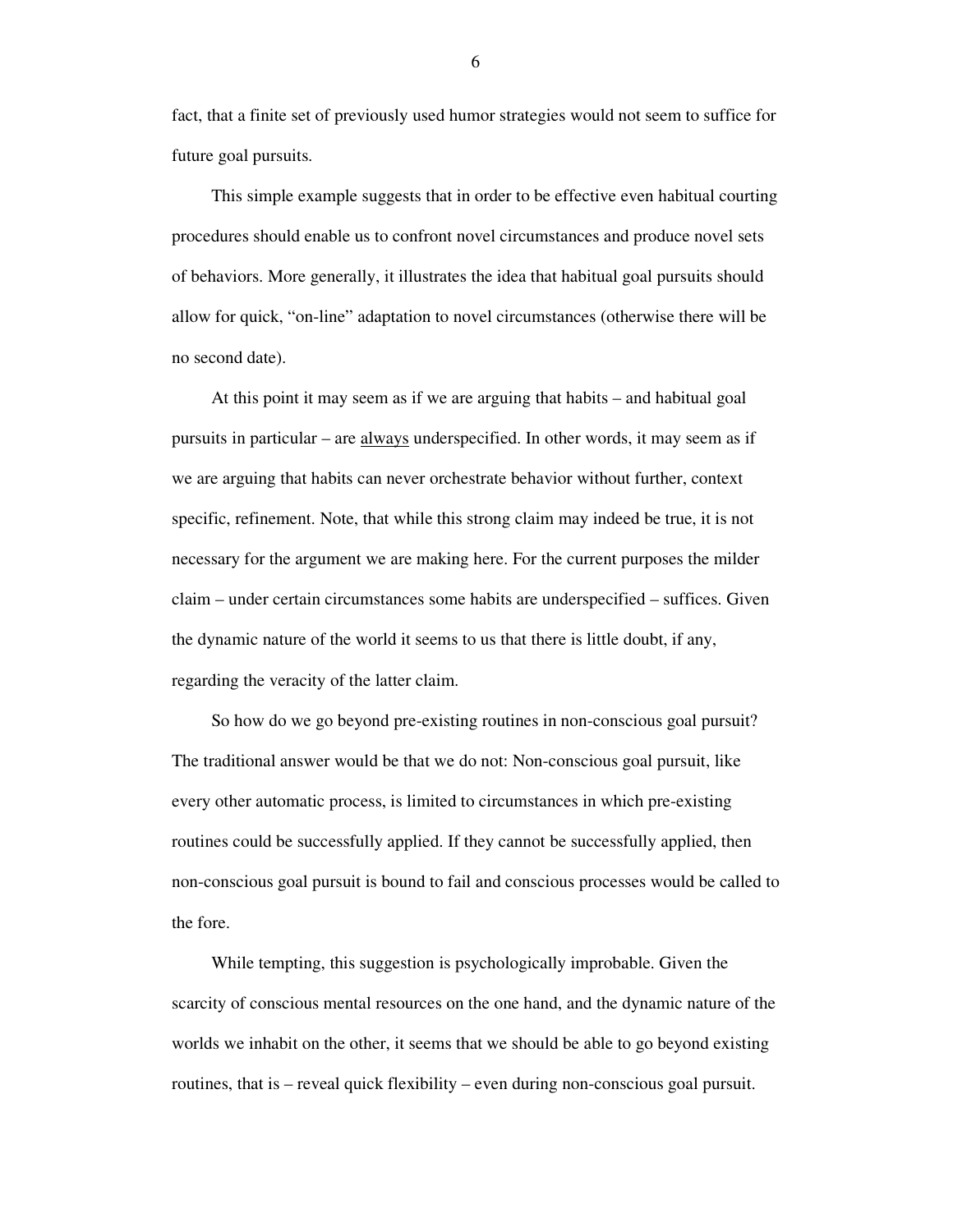## The Adaptiveness Paradox

To explore the possibility that non-conscious goal pursuit may be flexible, Hassin and Bargh (2006) examined the effect of goal priming on performance in the Wisconsin Card Sorting Test (WCST). The WCST was originally developed to assess abstract reasoning and the ability to shift cognitive strategies in response to changing environmental contingencies (Berg, 1948; Heaton, Chelune, Talley, Kay, & Curtiss, 1993). In this test, participants are asked to sort cards to one of four piles. Unbeknownst to the participants (at least at first), the cards can be sorted according to one of three rules: color, shape, or number. Participants are given feedback about the accuracy of each sorting ('right' versus 'wrong'), but never about the sorting rule itself. The crucial feature of the WCST is that after 10 consecutive correct sortings the sorting rule changes without a warning. Participants have to adapt to this new environment until it, too, changes (after ten correct sortings). This goes on until two decks of cards are sorted.

The WCST is particularly suitable for examining flexibility because it (intentionally) captures the essence of flexible adaptation to changing environments (e.g., Berg, 1948; Demakis, 2003). The logic is simple: Physical and social environments suggest behavioral rules that, if followed, lead to better survival. Environmental changes often entail changes in these rules, and in these cases better survival may depend upon rapid adaptation to the new rules. The structure of the WCST reflects this logic: The rule that governs sorting changes without a prior warning, and participants have to look for a new rule and then follow it – without recourse to the previous one. Flexibility is measured here as the inverse of perseveration or, more concretely, by the number of perseverative errors. Thus, for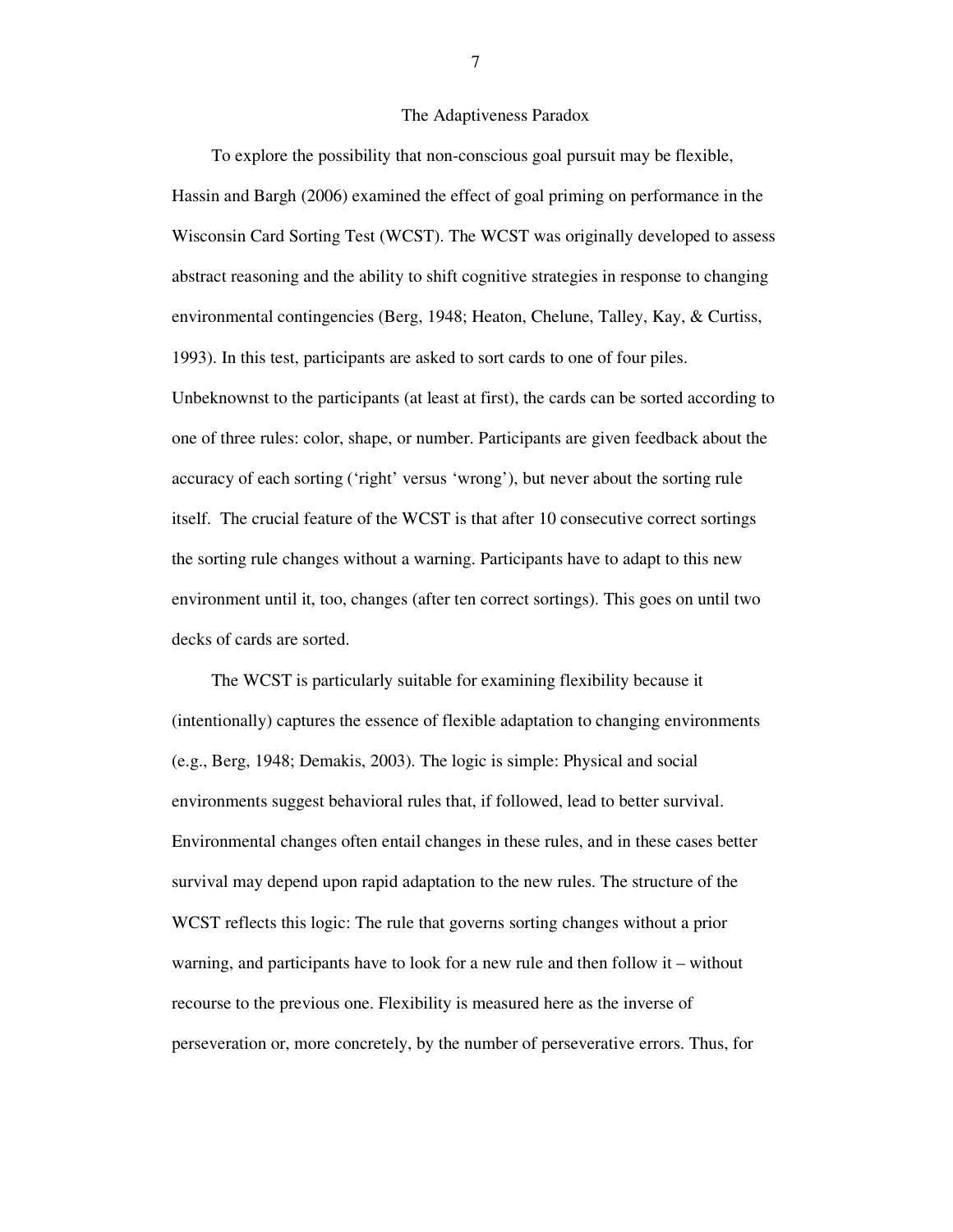example, if the sorting rule has just changed from color to number, color-congruent sortings would count as perseverative errors.

In this set of studies, participants were either primed with a goal, or not, and they then went on to do the WCST. In the first two studies, participants who were primed with an achievement goal revealed more flexibility than control participants. Crucially, a thorough debriefing revealed that participants were unaware of the fact that they had been primed with a goal. Similarly, their goal commitment did not differ from that of control participants. In a third study, we directly primed the goal of becoming flexible, and found similar effects: Primed participants more easily adapted to changes in their environment.

In conclusion, then, data from these three studies suggest that non-conscious goal pursuit results in increased cognitive flexibility as it is measured by the WCST. In other words, if one treats one's current sorting rule as one's (admittedly, new) habit, then these studies show that primed goals enhance our capacity for overcoming habits, exactly when this adaptability is needed: Immediately after a crucial change in the environment.

This, then, may be thought of as the adaptiveness paradox: Automatic, nonconscious processes are held to be inflexible, in the sense that they are limited to preexisting routines that are associated with them. We have argued, however, that in order to be truly beneficial non-conscious goal pursuit should allow for rapid flexibility. And as we have just seen, automatic, non-conscious goal pursuits reveal exactly this kind of flexibility. In the following sections we will attempt to resolve this paradox by suggesting a mechanism that allows for rapid flexibility in non-conscious goal pursuit.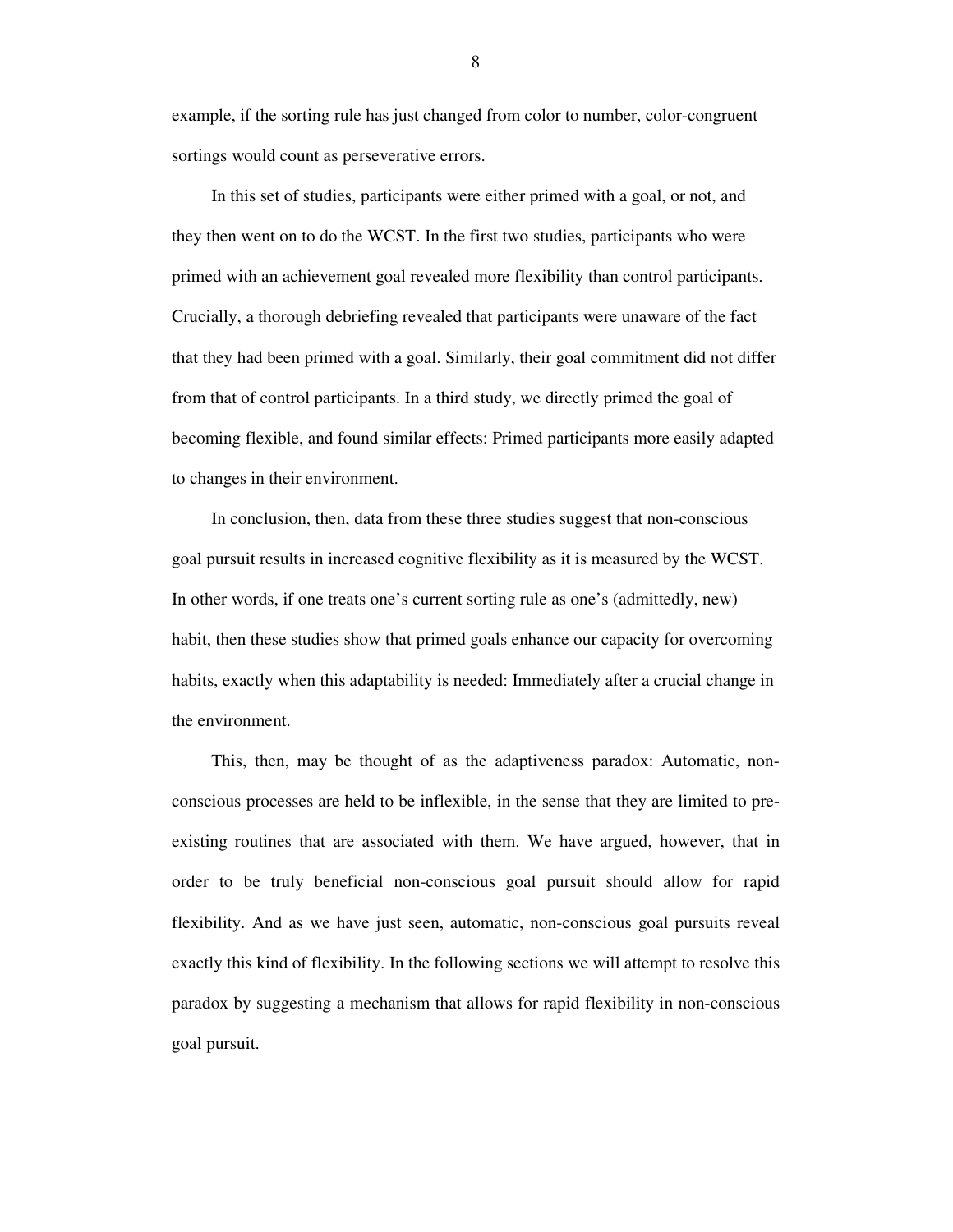# *BEYOND NETWORKS OF GOALS AND MEANS*

The results briefly described above reveal that non-conscious goal pursuit is not confined to routinized processes. To account for results of this sort, and for nonhabitual non-conscious processes more generally, we propose the following principles:

(1) Whenever a goal is activated beyond a threshold it enters a working memory (WM), and some capacity is allocated to it.<sup>2</sup> This capacity may be thought of in terms of mental resources, processing time of a central processor (see Pashler, 1998) or, more generally, any component essential for processing of which there are limited quantities at any given point in time (cf. Navon, 1984).

(2) Assuming that the goal is allocated sufficient capacity, then if only one applicable network of goals, means and relevant knowledge (henceforth: schema) for goal pursuit is readily accessible, the goal would be pursued in the situation via this schema. In most cases this is likely to be the habitual schema, but noise or (temporary) biases may bring about the selection of other schemas.

 If, however, more than one existing schema is readily accessible then schema selection is guided by principles reminiscent of those suggested by Norman and Shallice in their pioneering work on contention scheduling in action control (Norman & Shallice, 1986; Shallice & Burgess, 1993). (A more thorough discussion of these principles is presented in the last section of this chapter).

 Finally, if no existing schema is readily accessible, or in cases where schema selection proves to be difficult, the goal is maintained (cf. Goschke & Kuhl, 1993; Marsh, Hicks, & Bink, 1998; Zeigarnik, 1938), waiting for further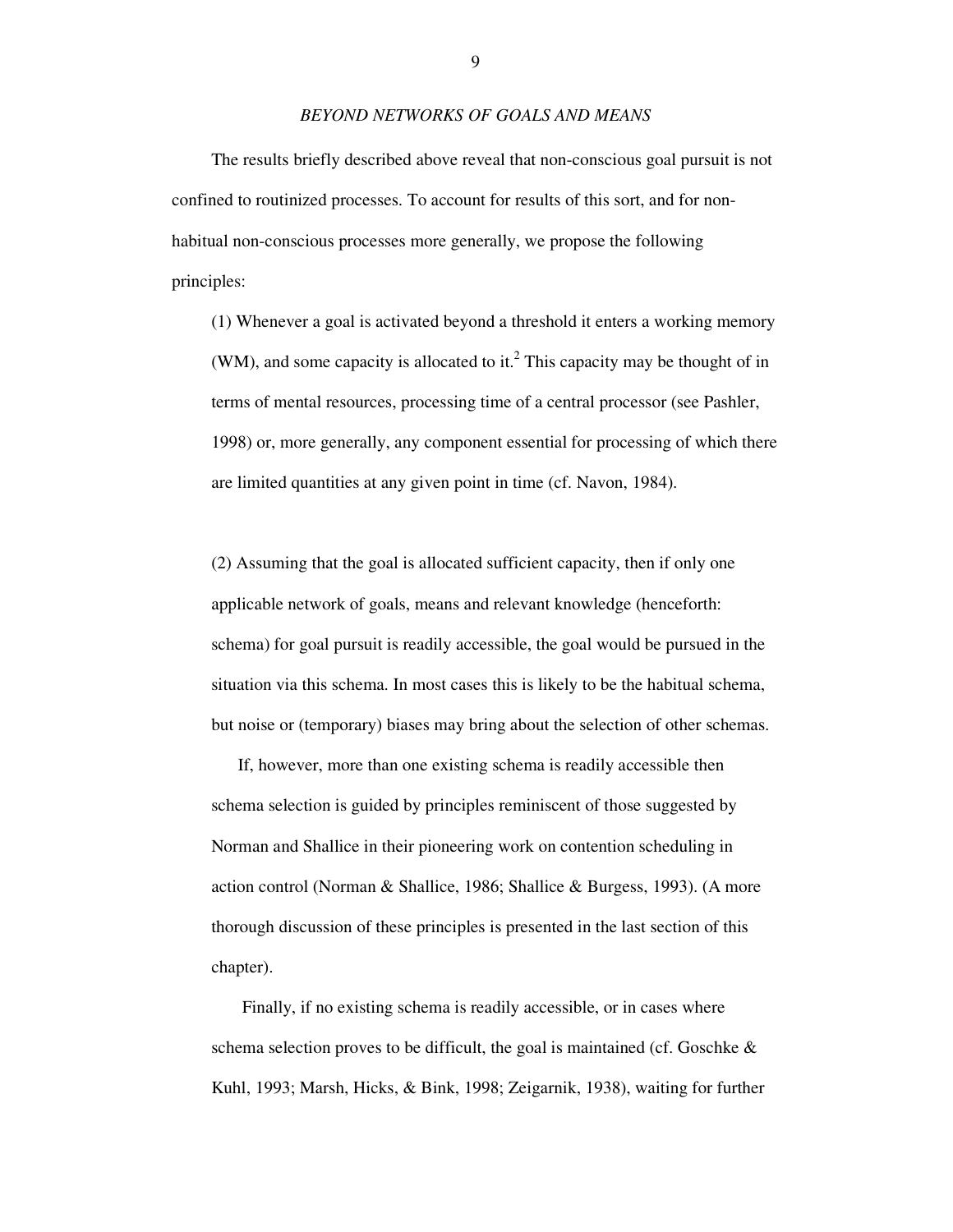developments. These may include, among other processes, the construction of a new schema; the selection of a schema that is justified by a change in the circumstances, or the haphazard selection of schema for reasons that will be currently summarized as 'noise'. Alternatively, the goal may simply decay.

(3) Once a schema (old or new) has been selected, goal pursuit is launched and progress monitoring begins via a feedback loop.

Before we go on we wish to elaborate on three points. First, as we described above, models of non-conscious goal pursuit focused on habitual goal pursuit, that is – goals that are consistently pursued in certain contexts via habitual means (Bargh, 1990; Kruglanski, 1996). As far as the pursuit of habitual goals under habitual circumstances is concerned, our hypotheses are similar to those of these models: Principle 2 stipulates that activation of a goal of this kind is likely to lead to goal pursuit via its habitual schema.

Even under these circumstances, though, our predictions diverge from those of previous models. To mention a few of these differences: The current framework explicitly allows for a selection of non-habitual courses of action; it stipulates involvement of working memory in non-conscious goal pursuit, and it allows (but does not require) non-conscious monitoring and feedback processing. These differences may allow for more flexible and adaptive goal pursuits.

Secondly, the proposed principles apply to goal pursuits that are automatic in the following senses. First, conscious intention is not a prerequisite of any of the processes described above (e.g. goal priming may unintentionally lead to allocation of capacity to this goal). Second, conscious awareness is not a prerequisite for these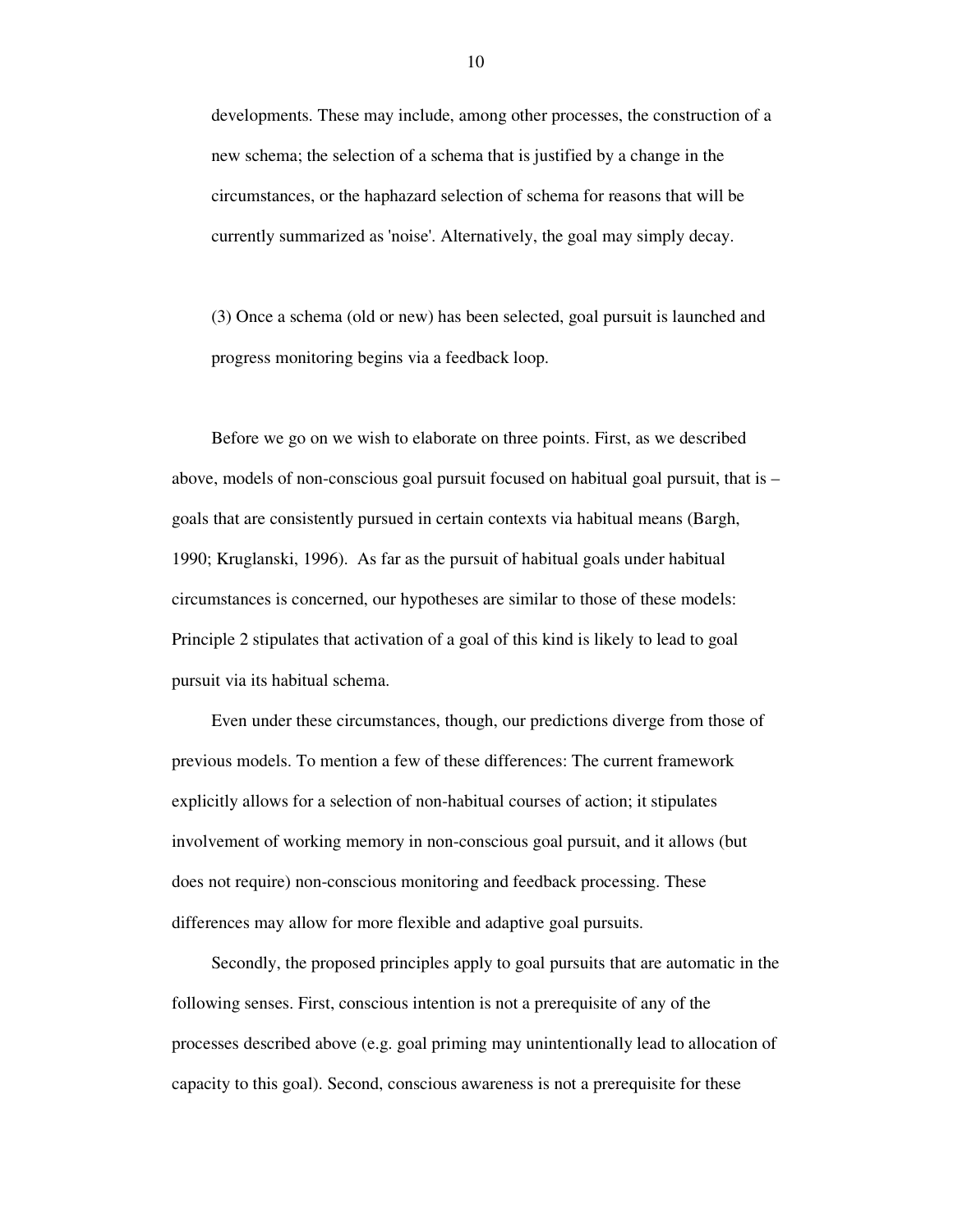processes too (e.g., one does not have to be aware of the primed goal or its operation). Thirdly, some aspects of these processes may be ballistic (e.g., one may not be able to stop the monitoring process or one may fail to stop goal pursuit itself). Ex hypothesis, however, some of these processes are effortful, that is – they require mental resources. In our view, this does not render the processes described herein "controlled" or "notautomatic" (for similar views see Bargh, 1989, 1994; Hassin, 2005a; Kahneman & Treisman, 1984; Wegner & Bargh, 1998).

Thirdly, our account assumes that working memory can operate outside of conscious awareness. While this may be a controversial supposition (e.g., Baars  $\&$ Franklin, 2003; Baddeley, 1993; Cowan, 1999; O'Reilly, Braver, & Cohen, 1999), some of us have recently argued for it, marshalling both behavioral and fMRI evidence (Hassin, 2005b; Hassin, Bargh, Engell, & McCulluch, 2007).

# Working Memory

Given WM's hypothesized role in non-conscious goal pursuit, we turn now to a brief review of relevant aspects of the working memory literature. Working memory has long attracted the attention of psychologists and neuroscientists who are interested in how people acquire knowledge, reason, solve problems, make decisions, achieve cognitive control, and, of special interest for the current concerns, pursue goals (Baddeley & Logie, 1999; Dudai, 2004; P. Shah & Miyake, 1999). A review of models of WM – its components, functions, and brain instantiations – is beyond the scope of the current chapter (but see Miyake & Shah, 1999). However, as an inspection of these models and the tasks used to examine them reveals, there is a consensus regarding the functions of WM that is matched by a general agreement regarding its characteristics (e.g., Daneman & Carpenter, 1980; O'Reilly et al., 1999; Smith & Jonides, 1999, see Hassin, 2005 #209; Turner & Engle, 1989). These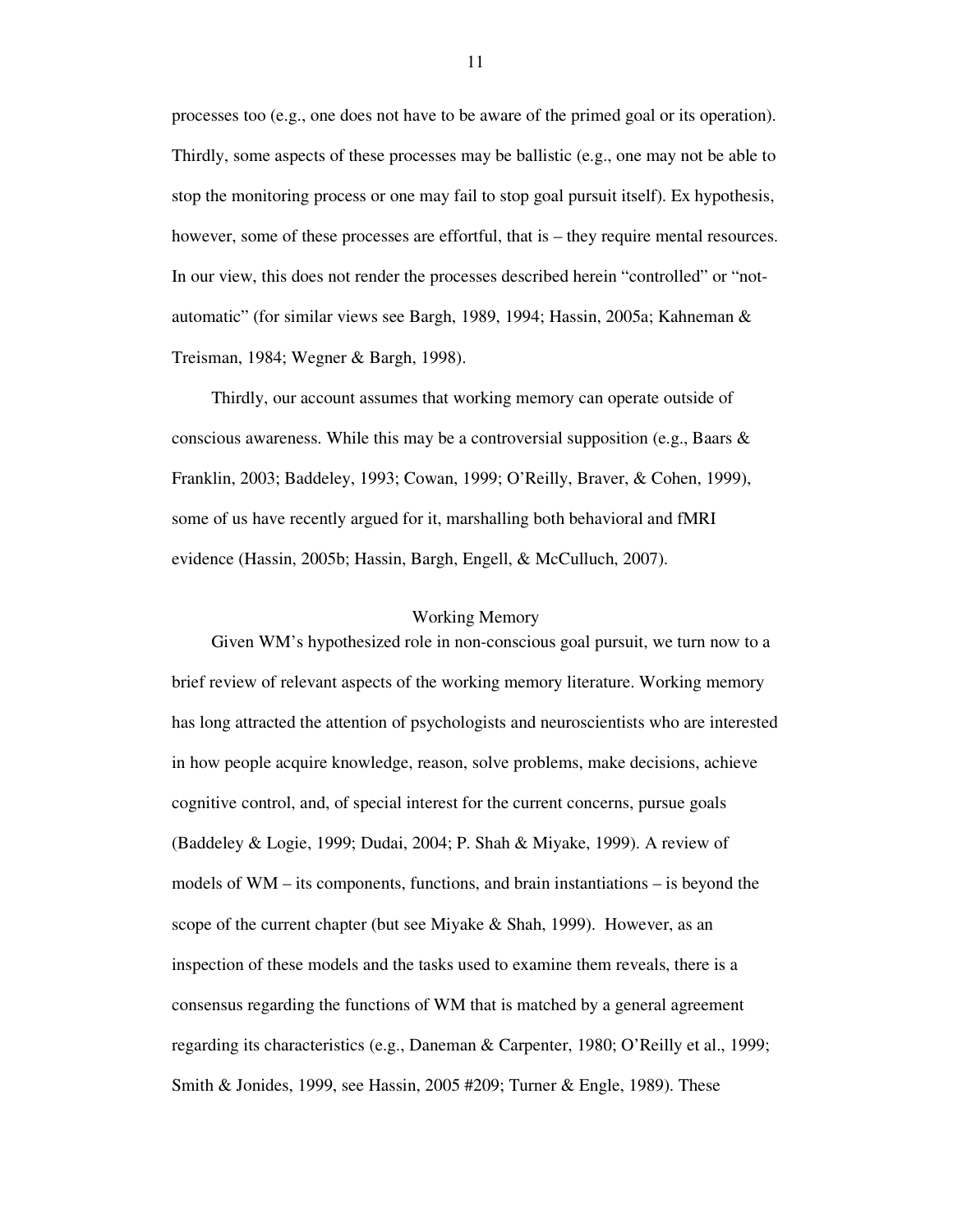include: (1) active maintenance of ordered information for relatively short periods of time; (2) context-relevant updating of information, and (3) *goal-relevant* computations involving active representations and rapid biasing of task relevant cognitions and behaviors, *in the service of currently held goals* (Hassin, 2005b; O'Reilly et al., 1999). The latter functions include attending and inhibiting, scheduling, monitoring and planning (cf., Smith & Jonides, 1999).

The cognitive literature assumes that working memory is central for goal pursuit and then goes on to examine the operation and interaction of its components. To the best of our knowledge, however, it did not experimentally investigate WM's role in goal pursuit by introducing various goals and examining their effects (but see Duncan, 1995; Duncan, Emslie, & Williams, 1996, for a discussion of goal neglect). Evidence from related literatures in neuropsychology, however, suggests that damage to brain tissues related to working memory result in specific impairments to goal pursuit (cf. Baddeley, Della Salla, Papagno, & Spinnler, 1997; Damasio, 1994; Luria, 1966; Norman & Shallice, 1986; Shallice, 1982).

Alan Baddeley, one of the forefathers of the concept of WM, and of one of the most influential models of WM (Baddeley & Hitch, 1974), has recently added a new component to his WM model – the episodic buffer (Baddeley, 2000, 2003). This new buffer serves as an interface between a range of systems, including long term memory, and as such it "provides not only a mechanism for modelling the environment, but also for creating new cognitive representations, which in turn might facilitate problem solving" (Baddeley, 2000, p. 421). A component of this kind seems to be exactly what successful goal pursuit requires: It allows episodic representations of the environment, interaction with long term memory, and the construction of new cognitive representations.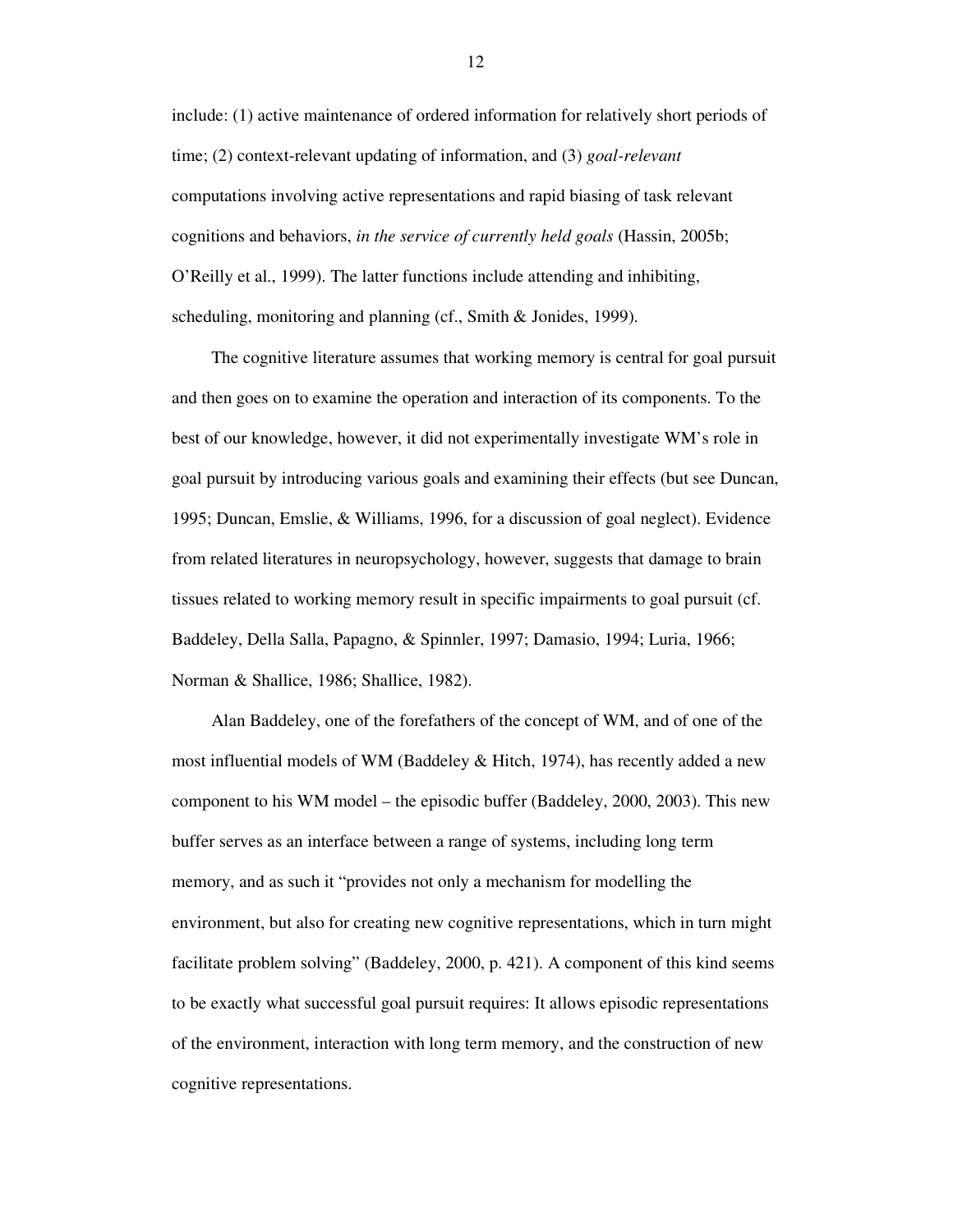To sum up, WM is a multi-component cognitive structure with storage capacity and executive functions. It allows for flexible, context-sensitive representations of the environment, as well as for the creation of new cognitive representations. These, and other WM functions, are instrumental for goal pursuit, and hence impairment in brain structures that are related to WM are associated with decreased capacity for goal pursuit.

# *TESTING THE PROPOSED PRINCIPLES*

# Set I: Effort

We have recently completed an empirical examination of the first principle. (Hassin, Aarts, Eitam, & Custers, 2005). To examine whether primed goals enter WM and are then assigned some capacity, participants in these studies had been primed with a goal, and they then engaged in a working memory task that was clearly novel to them.

Consider, first, a participant who is primed with a goal that may be applied (cf. Aarts, Gollwitzer, & Hassin, 2004; E. T. Higgins, 1996) to a WM task, and who then goes on to engage in such a task. According to the first principle, upon priming (and given that a threshold is passed) the goal enters WM and some of its capacity is allocated to it. Then, when the task is introduced, it, too, is allocated resources. Nonprimed (control) participants, on the other hand, only enjoy resources that are assigned to the task, which means that they should fare worse than participants in the experimental condition.<sup>3</sup>

Consider, next, a participant who is primed with a goal that is inapplicable to a laboratory WM task (e.g., going out), and then goes on to engage in such a task. Again, the first two assumptions entail that the goal enters WM, and that a proportion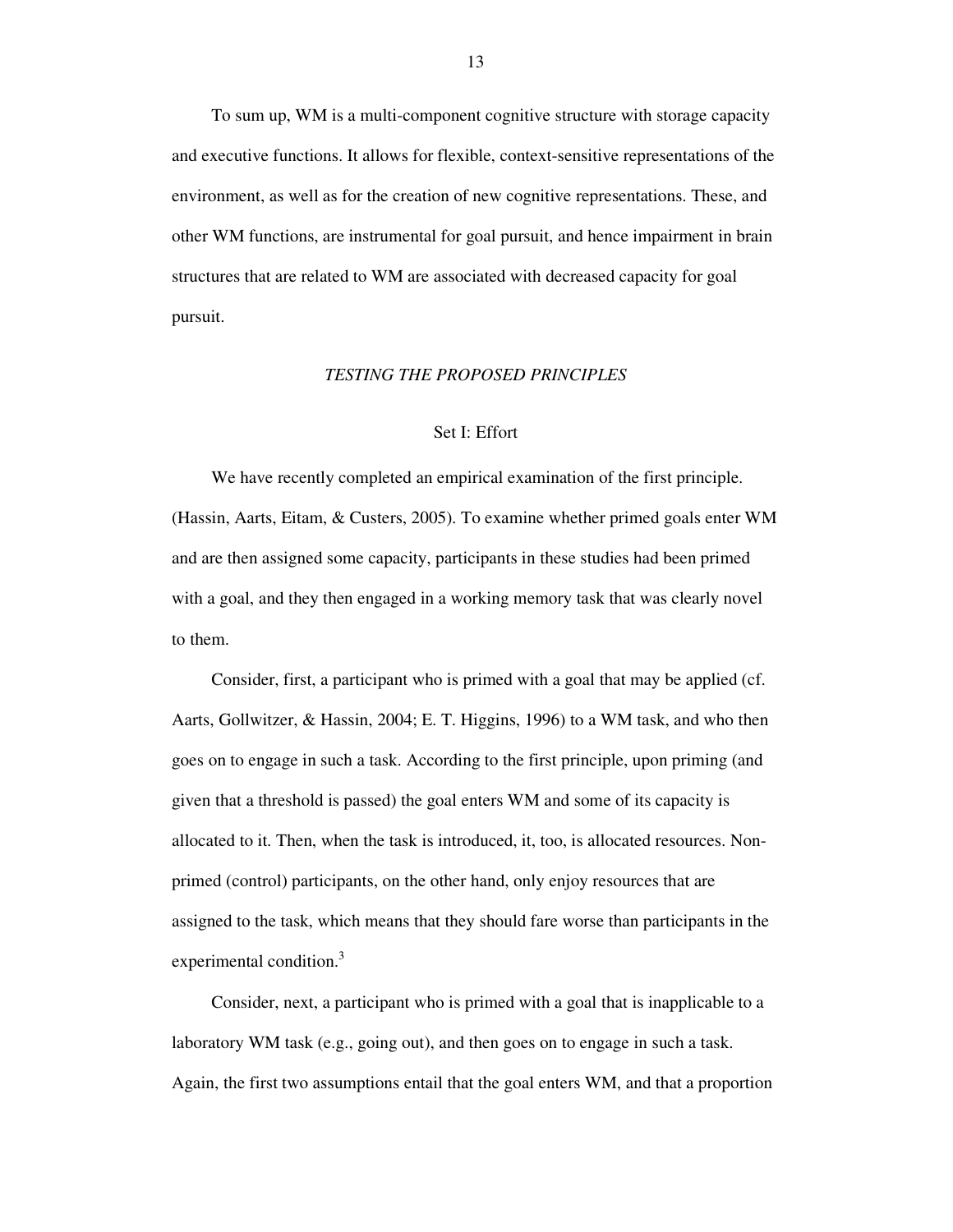of its available resources are allocated to it. Since, ex hypothesis, the goal is inapplicable to the task, this allocated capacity cannot be used for the task.<sup>4</sup>

These, then, were our two hypotheses: Priming of an applicable goal should result in improved performance on a following WM task, and priming of an inapplicable goal should bring about reduced performance.

Results from five studies supported these predictions. In the first study, participants had either been primed with an applicable goal (achievement) or not, and they then engaged in one of the best known WM tasks, the OSPAN (Turner & Engle, 1989). The OSPAN is a dual task that consists of correctly solving equations while memorizing lists of words. The results showed that the control and the experimental conditions achieved the same WM span, but participants in the priming condition achieved it in a significantly shorter time. These findings suggest that the dual task performance of primed participants was better than that of the control group, and thus that they devoted more resources to the experimental tasks.

To further examine the effect of goal priming on WM capacity we ran another study, in which we used the automated versions of the OSPAN and the conceptuallysimilar reading span (RSPAN). In this experiment, achievement priming led to a significant increase in WM's capacity both on the OSPAN and on the RSPAN. In the third study priming of an applicable goal was followed by a WM inhibition paradigm developed by Jonides and colleagues (Jonides, Smith, Marshuetz, Koeppe, & Reuter-Lorenz, 1998, Study 2). The results of this study showed that primed participants were significantly better at inhibiting prepotent responses – an effortful, resourcedemanding behavior. Together, the results from these studies support the first hypothesis developed above.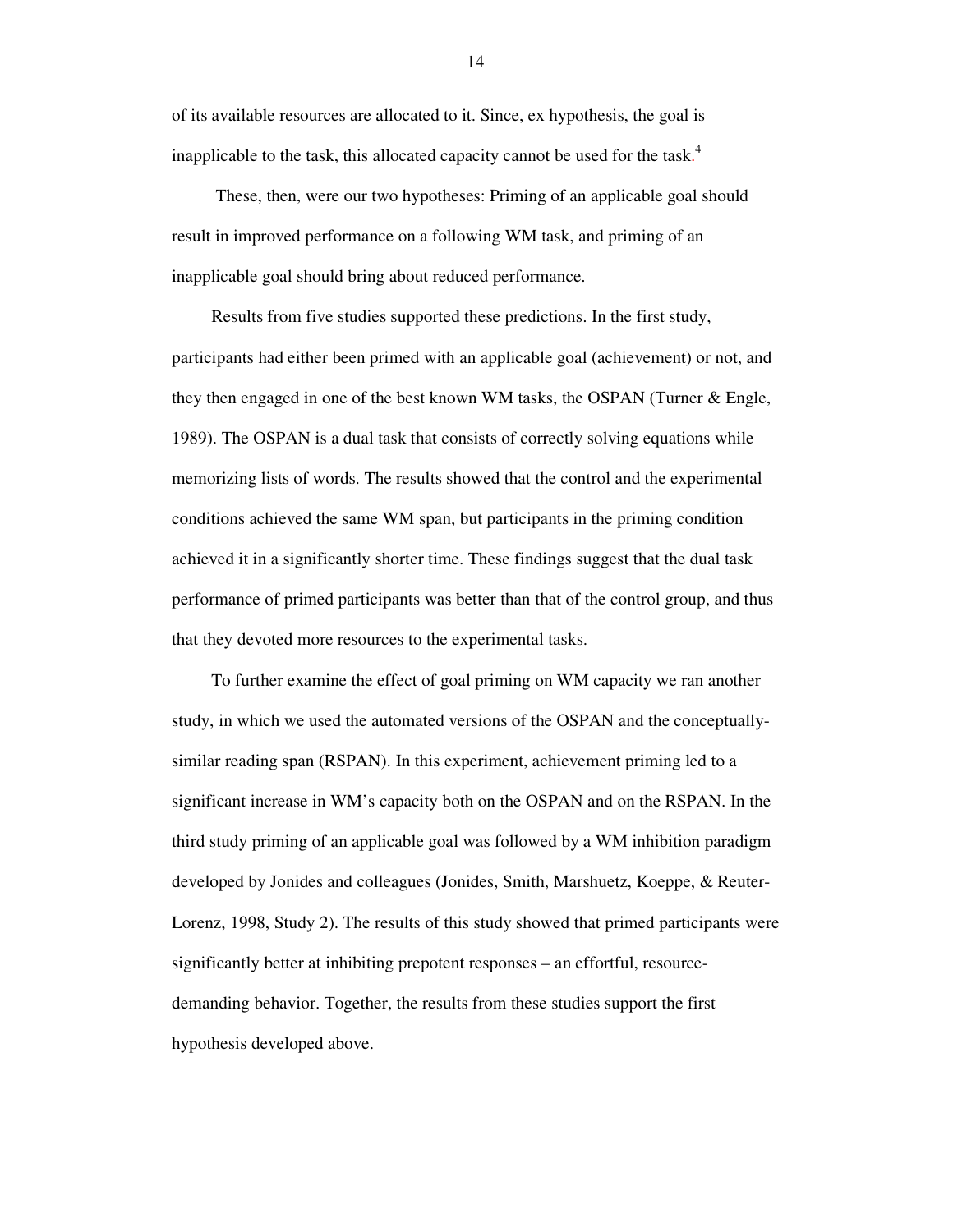Next, two studies examined the effect of priming of non-applicable goals (e.g., to have fun) on performance in the inhibition paradigm mentioned above. Supporting the second hypothesis, both studies documented decrease in performance following priming. That is, participants who had been primed with an inapplicable goal were significantly worse than their control counterparts at inhibiting prepotent responses. Together, the evidence from these five studies strongly supports the first principle.

Related findings were recently reported by Shah and Kruglanski (2002), who showed that priming of a goal that participants perceived as applicable to their task led them to invest more time, and to do better on it (the two variables were strongly correlated). Taken together, then, these results mean that priming of an applicable goal led participants to invest more resources in the experimental task.

Yet, there is a qualitative difference between these findings and the ones we discussed above: We showed that goal priming leads to an increase/decrease of resources invested in a task **per unit of time**, that is – we documented changes in the online availability of resources. Shah and Kruglanski (2002; cf. Bargh et. al, 2001), however, examined the **total amount** of resources invested in a task, which may also be a function of the time spent in the task (and hence do not necessarily reflect the online availability of resources)**.**

In a sense, then, their findings and ours are complimentary: It may well be the case that task, personality, and motivational factors determine which alternative we follow – whether we increase resource spending per unit of time (i.e., increase WM's capacity), increase the total quantity of resources spent on the task, both, or none.

# Set II: Conflict

Very minor modifications to the principles presented above allow the proposed framework to handle the non-conscious interaction of multiple goals. Simply, instead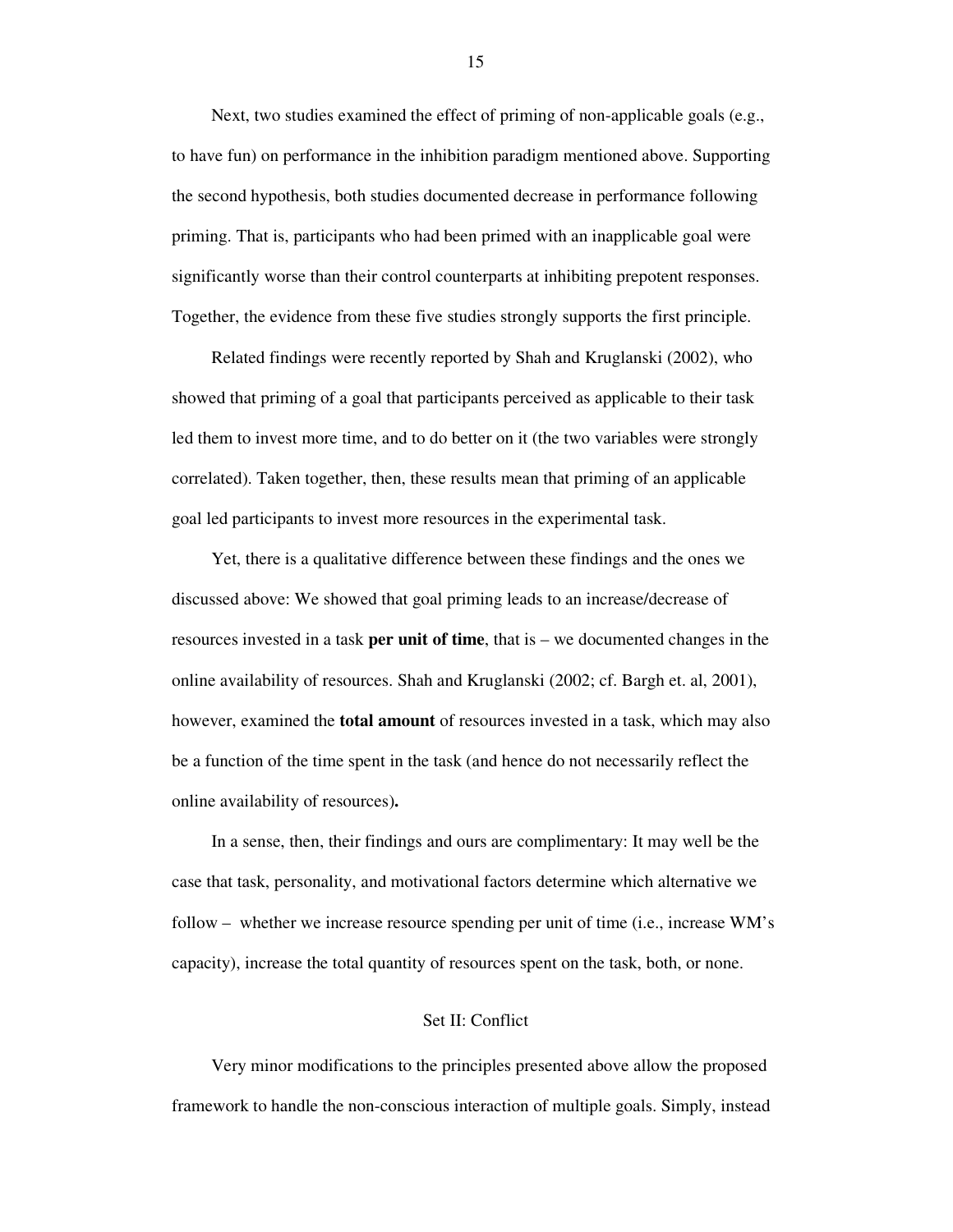of describing the activation of one goal (and its later assignment to WM), they may describe the activation of multiple goals, and their allocation to WM. These modifications do not require and changes in the nature of the proposed framework.

Note, then, that when two goals are in conflict, hence rendering relevant decisions more difficult, the goals are maintained until further developments help resolve or downplay the conflict. Thus, this principle makes a very simple prediction regarding non-conscious goal conflict: It should lead to longer decision times.

In a study that was designed to examine this prediction we looked at participants' behavior in a commons resource dilemma (cf. Bargh et al., 2001). In this task participants played fishermen, and they had been led to believe that they would be playing against another participant. On each "season" (i.e., trial) participants "caught" a certain number of fish, and their task was to decide how many fish they would throw back to the lake (and how many they would keep to themselves).

The conflict, like in every commons resource dilemma, is this: On the one hand, participants' competitive urges (and, ex hypothesis, survival needs) lead them to keep to themselves as many fish as they can. In other words, participants' personal goal is to compete. On the other hand, if both fishermen behave too egotistically then the fish population would be wiped out, thus causing a societal disaster. In other words, the high-level goal in this game is to cooperate. These two goals are, of course, in direct conflict – given a scale (of how many fish to return to the lake) they "pull" the response to opposite directions. Furthermore, given that this conflict is between a higher-level and a lower-level goal, we deem it is a self-control conflict.

Prior to engaging in this commons resource dilemma, half of our participants were primed with a co-operation goal. Given the structure and nature of the task, we expected that this priming would result in increased conflict, that is – in more difficult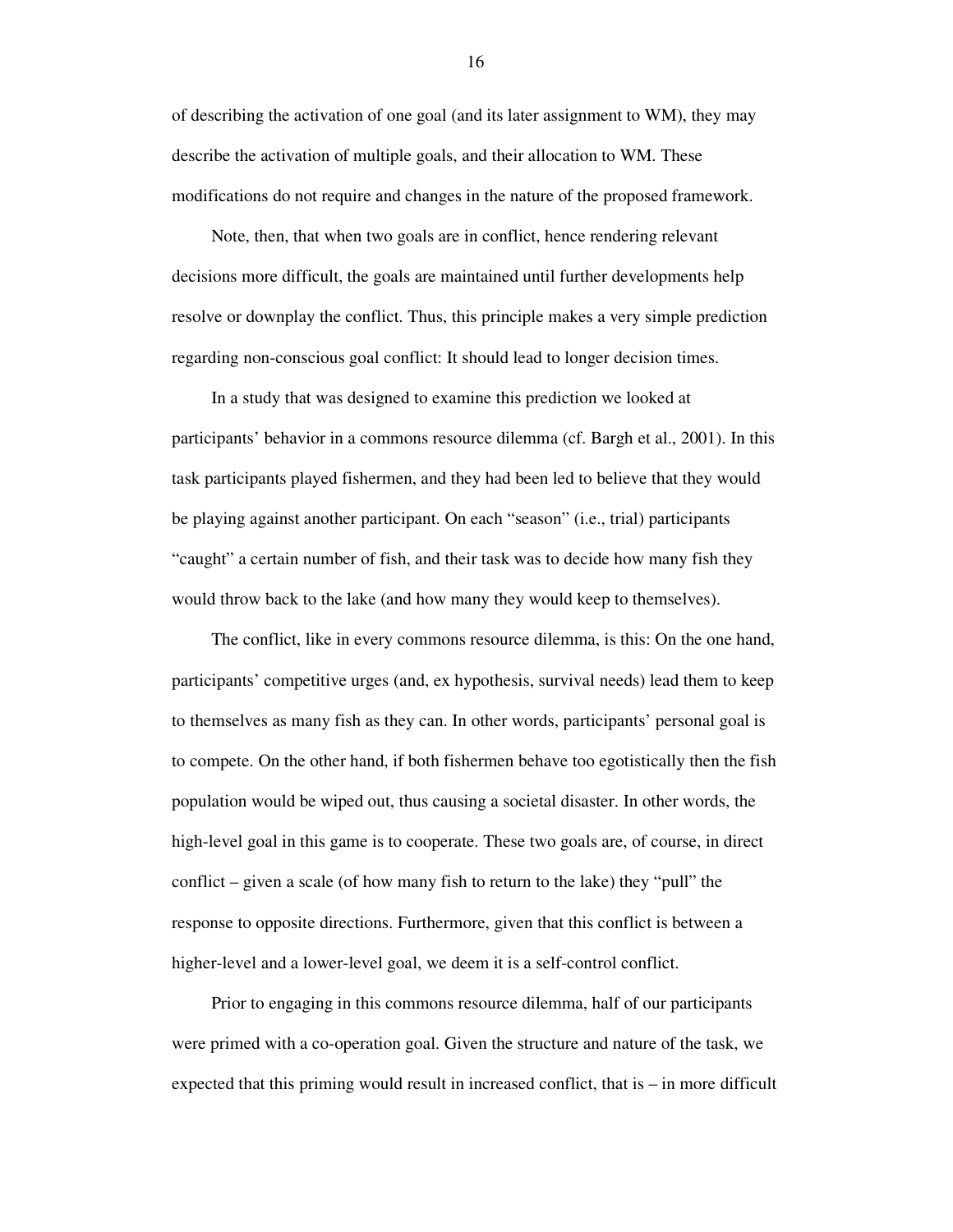decisions. Hence, by assumption 3c, priming should lead to increased decision times. And indeed, these were the results we obtained. First, replicating Bargh el al.'s (2001) results, participants who were primed with a cooperation goal cooperated more than control participants. In other words, they returned more fish to the lake. Crucially, primed participants' decision times were significantly longer than those of control participants, supporting the proposed principles.

During the game there were a few occasions in which a message appeared on the screen, warning participants that the fish population is at risk. Interestingly, decision times following the warnings were longer for both groups, probably reflecting, amongst other things, an increase in the conscious conflict between the personal goal of competing and the higher goal of cooperating. Note, that even in these trials, the decision times of participants in the primed condition were longer than those of the control condition, implying that conscious conflict and non-conscious conflict may operate at the same time (cf., the additive effects of conscious and non-conscious goals in Bargh et. al, 2001).

A second study in this series examined another implication of the proposed principles. Note that these principles imply that, at least under certain circumstances, noise should affect decisions under goal conflict more than decisions when there is no goal conflict. The rationale is simple. Goal conflict is likely to result in close call decisions. These, by their very nature, increase the probability that small differences – noise included – would tip the scales.

In this study participants engaged in 120 trials of the common resource dilemma described above. Prior to each trial participants engaged in another task, in which they were asked to decide whether a number that appeared on the screen was odd or even. These numbers were meant to serve as irrelevant anchors (cf. Tversky & Kahneman,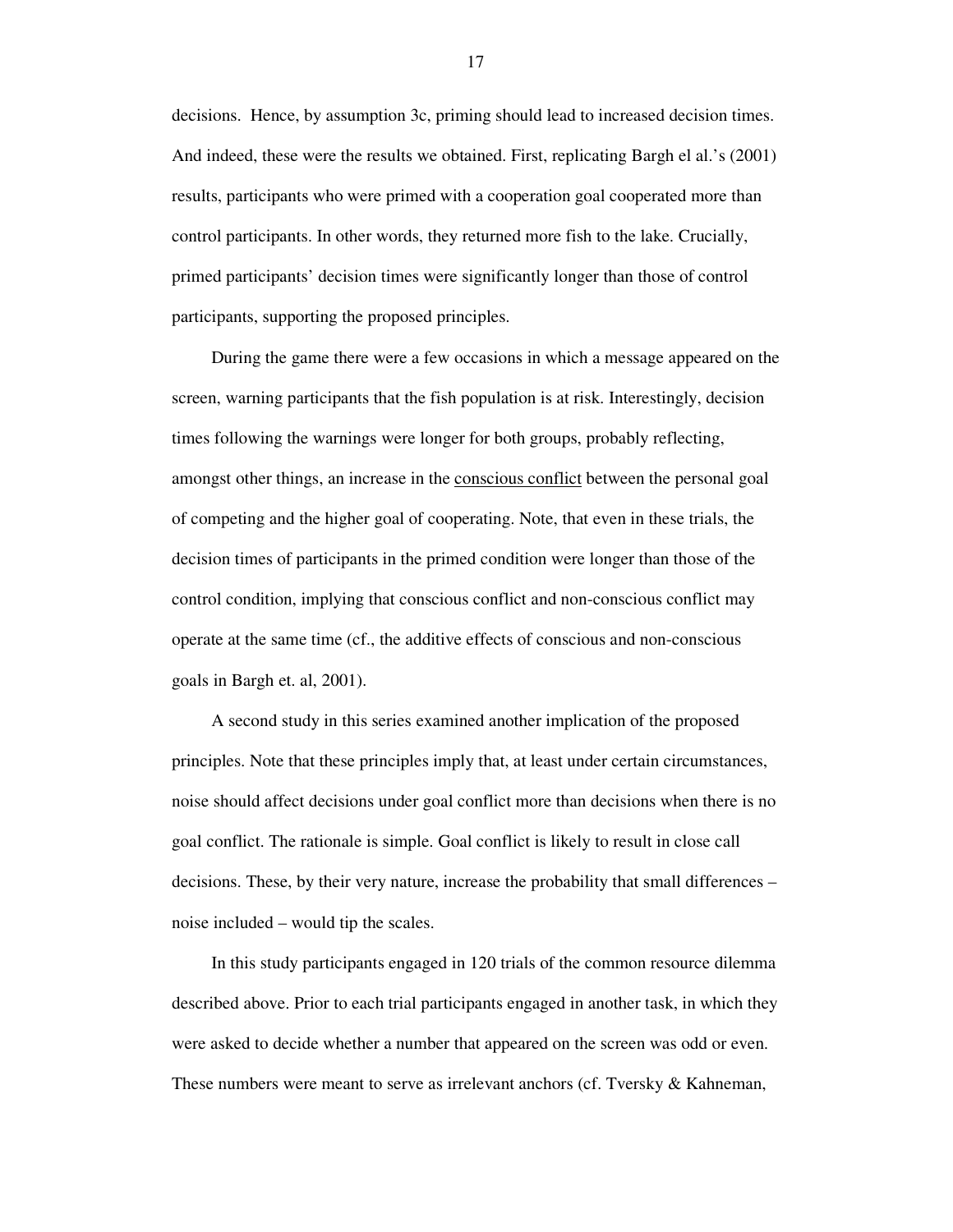1974). Crucially, on some trials the numbers were relatively big (9,10,11), whereas on others they were relatively small (1,2,3). Since, from participants' point of view, the two tasks were completely unrelated, these numerical anchors could be viewed as noise.

Recall that according to the prediction we developed above, goal conflict may result in an increased effect of noise on decisions. Hence, the proposed principles predict that non-conscious goal conflict should enhance the use of anchors in this paradigm. And indeed, these were the results we obtained: Primed participants returned more fish to the lake in the high anchor trials than in the low anchor trials, while no such effect was found for the control group. Here, like in the first study in this set, a thorough debriefing revealed no differences between the groups in goal commitment, or awareness of a conflict.

## Set III: Monitoring

Although we have not yet started to systematically address the last principle, a set of recent studies provides preliminary support for the idea that non-conscious goal pursuit involves monitoring, discrepancy detection, and cognitive processes related to discrepancy reduction.

Generally speaking, previous research failed to examine the question of monitoring during non-conscious goal pursuit for one of two reasons. First, studies that manipulated discrepancy (Fein & Spencer, 1997; Koole, Smeets, van Knippenberg, & Dijksterhuis, 1999; Moskowitz, 2002)usually manipulated it explicitly, hence leading to conscious awareness of the goal itself. Secondly, studies that manipulated goal accessibility usually did so in contexts in which goal discrepancy is inherent, that is – environments in which one's relevant goal is yet to be achieved (see Custers & Aarts, 2005). This possible confound makes it hard to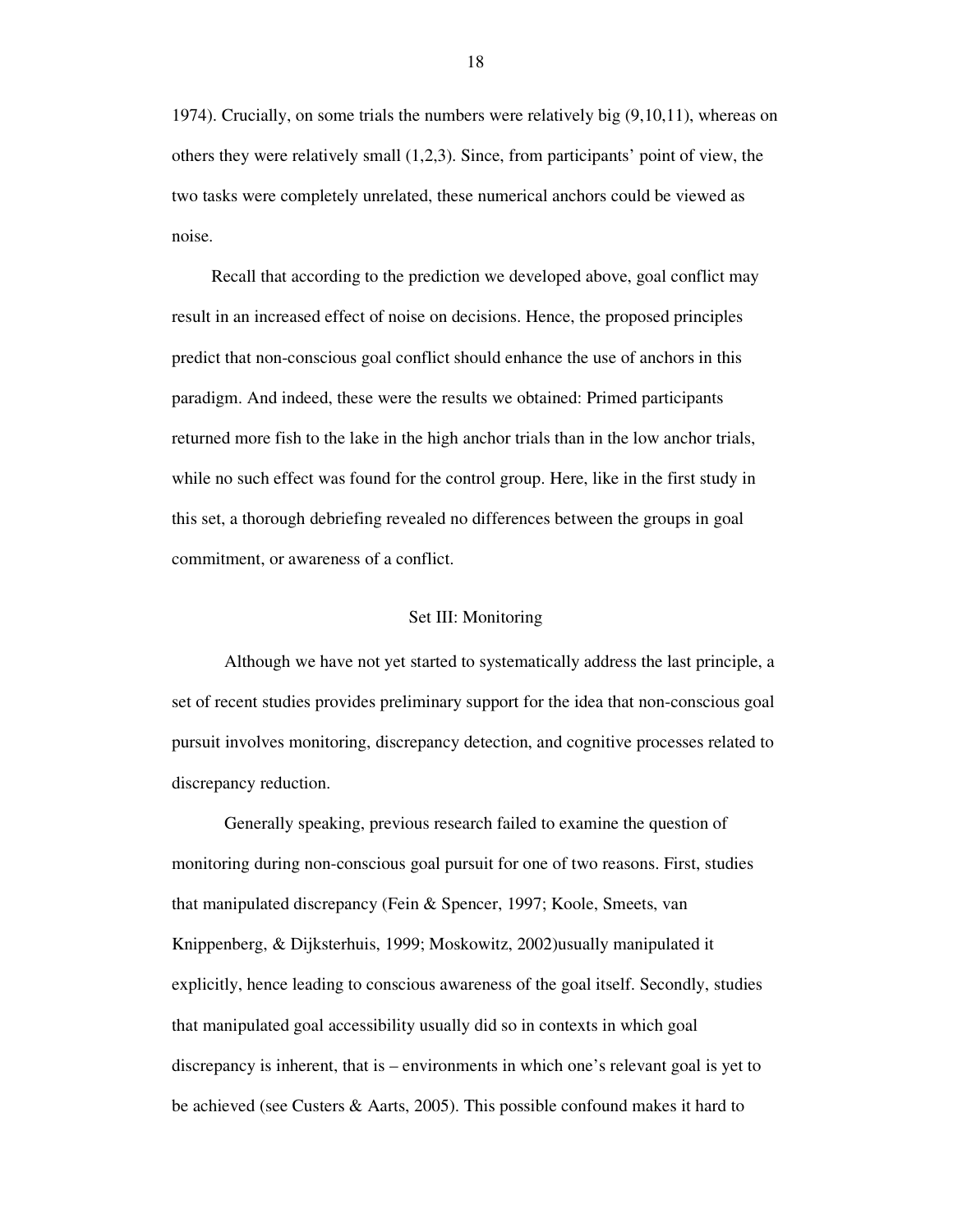determine whether the resulting behavior resulted from 'simple' goal priming, or whether it involved a reaction to detected discrepancy.

Recently we conducted a line of experiments that examined how goal accessibility and discrepancy detection lead to the activation of means for goal achievement (Custers & Aarts, 2005). The goal that we used in these studies was that of looking well-groomed, a goal which typically needs to be maintained over time and – according to pilot testing – was highly desirable to our participants. Accessibility was either measured as an individual difference (Study 1), or manipulated (Study 2). Discrepancy was manipulated via descriptions of either discrepant (e.g., "The shoes you put on look dirty") or control (e.g., "The shoes you put on have laces") situations.

To test the effect of discrepancy detection, we employed a probe-recognition paradigm (Hassin, Aarts, & Ferguson, 2005; McKoon & Ratcliff, 1986; Uleman, Hon, Roman, & Moskowitz, 1996). In this paradigm sentences that appear on the screen are immediately followed by probe words. Participants' task is to indicate, as quickly as possible, whether the probe appeared in the preceding sentence or not. Probes that are rendered more accessible during the reading of a sentence – without actually appearing in it – should lead to longer RTs (vs. control words). This is the case because while the correct response to these probes is negative, their heightened accessibility suggests a positive response.

In our studies, the scenarios were either goal-discrepant (e.g., "The shirt you button up looks wrinkled"), or control (e.g., "The shirt you button up is blue"). Both types of sentences were followed by a probe word that represented an action that may reduce discrepancy (e.g., "ironing"). And thus, if discrepancy detection leads to the automatic activation of appropriate means for goal achievement, probes that appear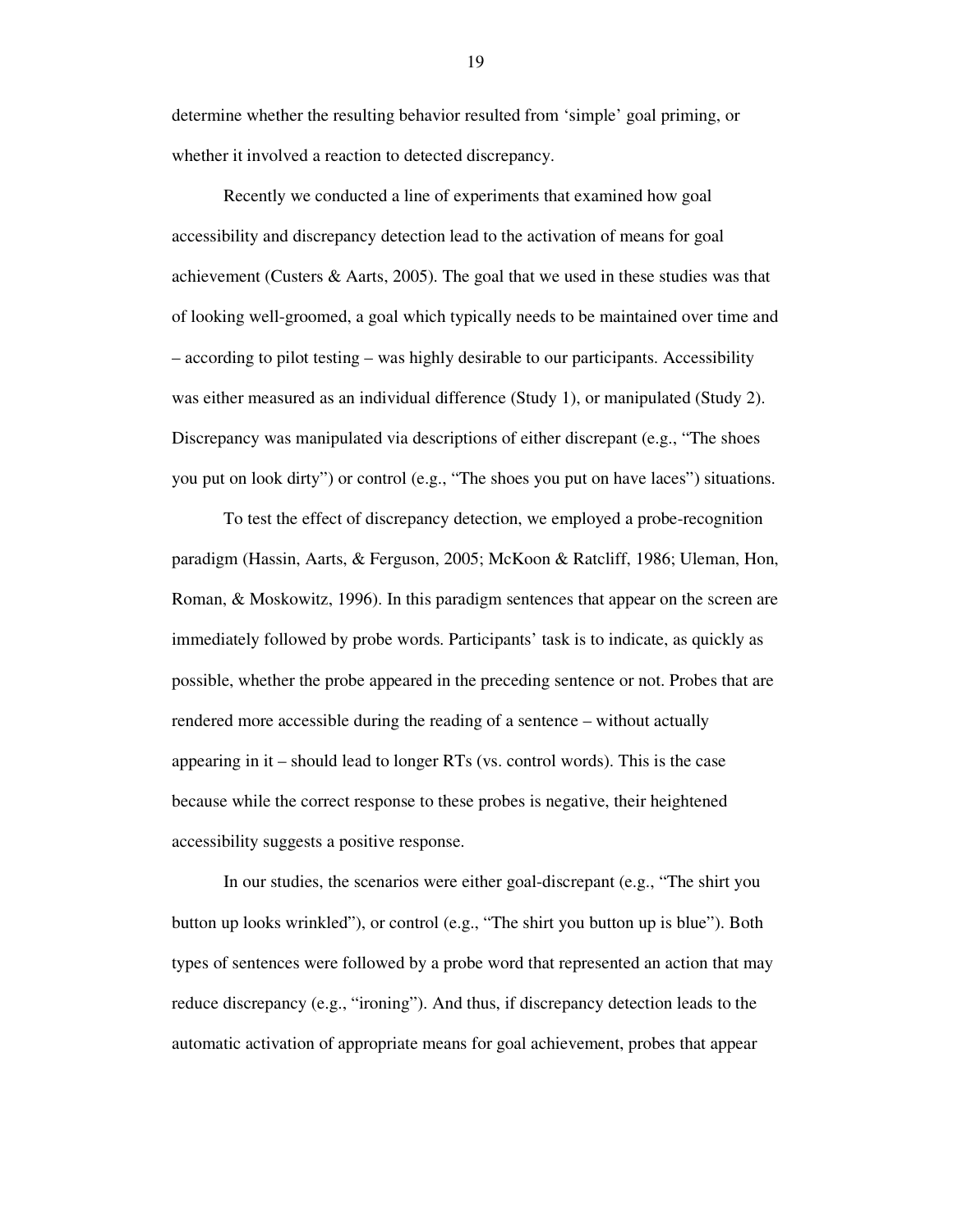after goal discrepant scenarios should take longer to react to than probes that appear after control sentences.

The first study looked at individual differences between people who are chronic well-groomers, and people who are not. The results showed that, for chronic well-groomers, RTs for probes that were preceded by a goal-discrepant scenario were longer than for those that were preceded by a control scenario. This effect was not present for people who did not frequently pursue the goal. These results suggest that perceived discrepancy may automatically facilitate access to discrepancy-reducing actions. Importantly, the differences between chronics and nonchronics suggest that this effect of discrepancy requires an active goal – but not necessarily a conscious one.

In a subsequent experiment, we experimentally manipulated the goal by way of subliminal priming. Thus, just before the onset of the goal-discrepant sentences two (Dutch) synonyms for "well-groomed" were flashed several times for 20 ms in the fixation point (cf. Wigboldus, Dijksterhuis, & Knippenberg, 2003). The results indicated that subliminal priming had the same effect as the chronic goal – it facilitated access to representations of instrumental actions (cf. Bargh, Lombardi, & Higgins, 1988; E. T. Higgins, Bargh, & Lombardi, 1985).

Together, these studies suggest that people can automatically react to goaldiscrepant situations with the spontaneous activation of means for goal achievement. Note that this spontaneous activation of means only occurs if the goal is accessible. Furthermore, this effect occurs even when the goal is non-consciously primed. This pattern suggests that enhanced accessibility of goals – whether conscious or not – leads people to monitor their environment for discrepancies. These findings, then, lend support to the idea that non-conscious goal pursuit may involve monitoring.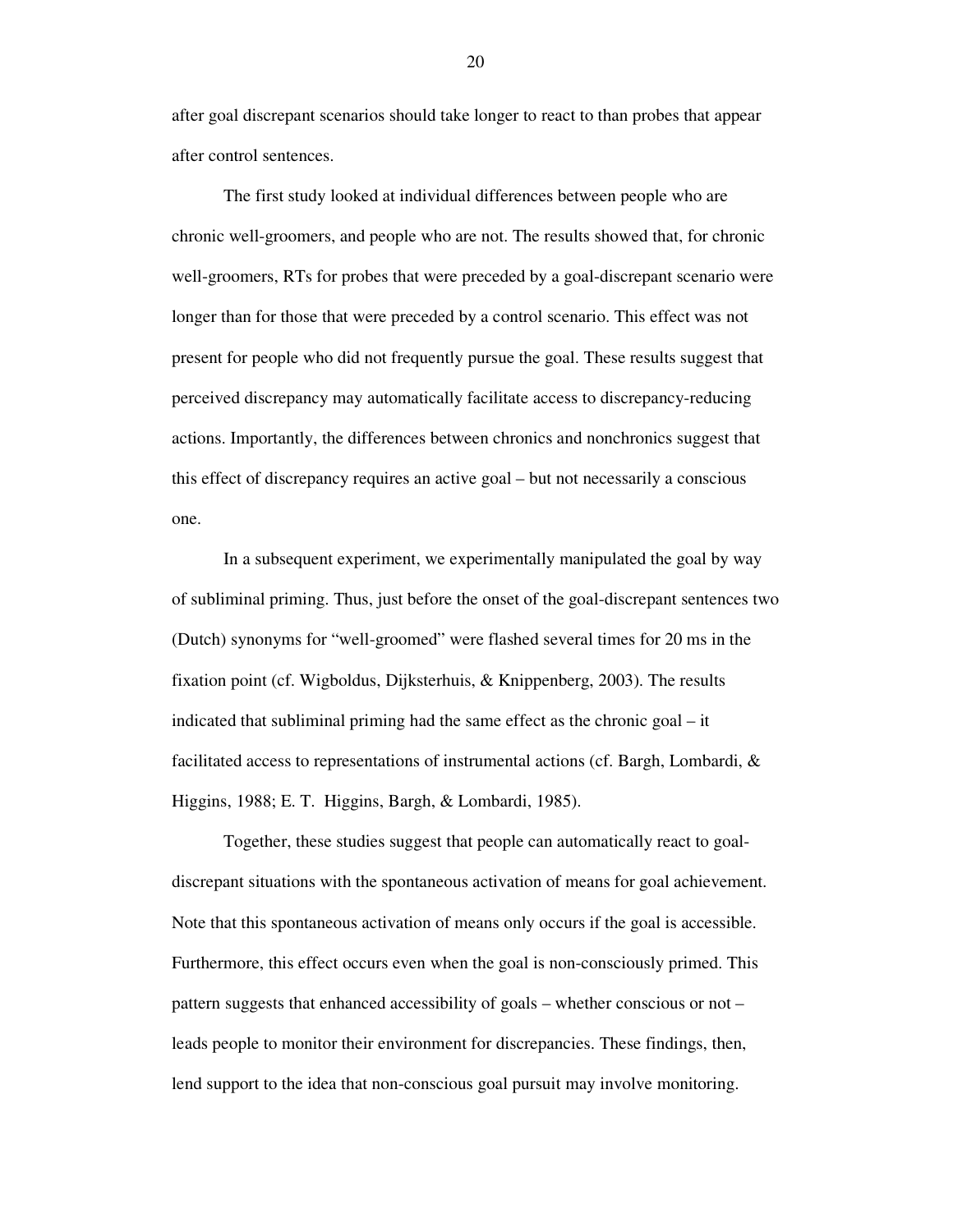## Summary

To sum up, three new sets of studies support our predictions regarding nonconscious goal pursuit. The first set showed that priming of applicable goals led to improved performance on resource-demanding WM tasks, and therefore for an improvement in WM capacity. Priming of inapplicable goals, however, led to decreased performance on these tasks. The second set of studies demonstrated that non-conscious goal conflict leads to increase in decision times. Furthermore, the second study in this set showed that non-conscious goal conflict increases the effect of irrelevant information on decisions. Lastly, the studies described in the previous section suggest that non-conscious goal pursuit may lead to monitoring and discrepancy detection.

#### *NON-CONSCIOUS THOUGHT*

At the outset of this chapter we argued that the idea that WM, and executive functions more generally, are involved in non-conscious goal pursuit, endow the latter the flexibility that is oftentimes a prerequisite for their effectiveness. We also argued that the basic notion of executive involvement in non-conscious processes may shed new light on neighboring literatures on complex non-conscious high-level cognitive processes. In this section we explore one such example, that of non-conscious thought. In the following section we discuss another example, the literature on controlled behavior and the frontal lobes.

Recently, Ap Dijksterhuis and his colleagues presented and tested a theory of unconscious thought (UTT Dijksterhuis, 2004; Dijksterhuis, Bos, Nordgren, & van Baaren, 2006; Dijksterhuis & Nordgren, 2006). UTT holds that unconscious thought is an effortless (that is, occurs without conscious attention) yet time-consuming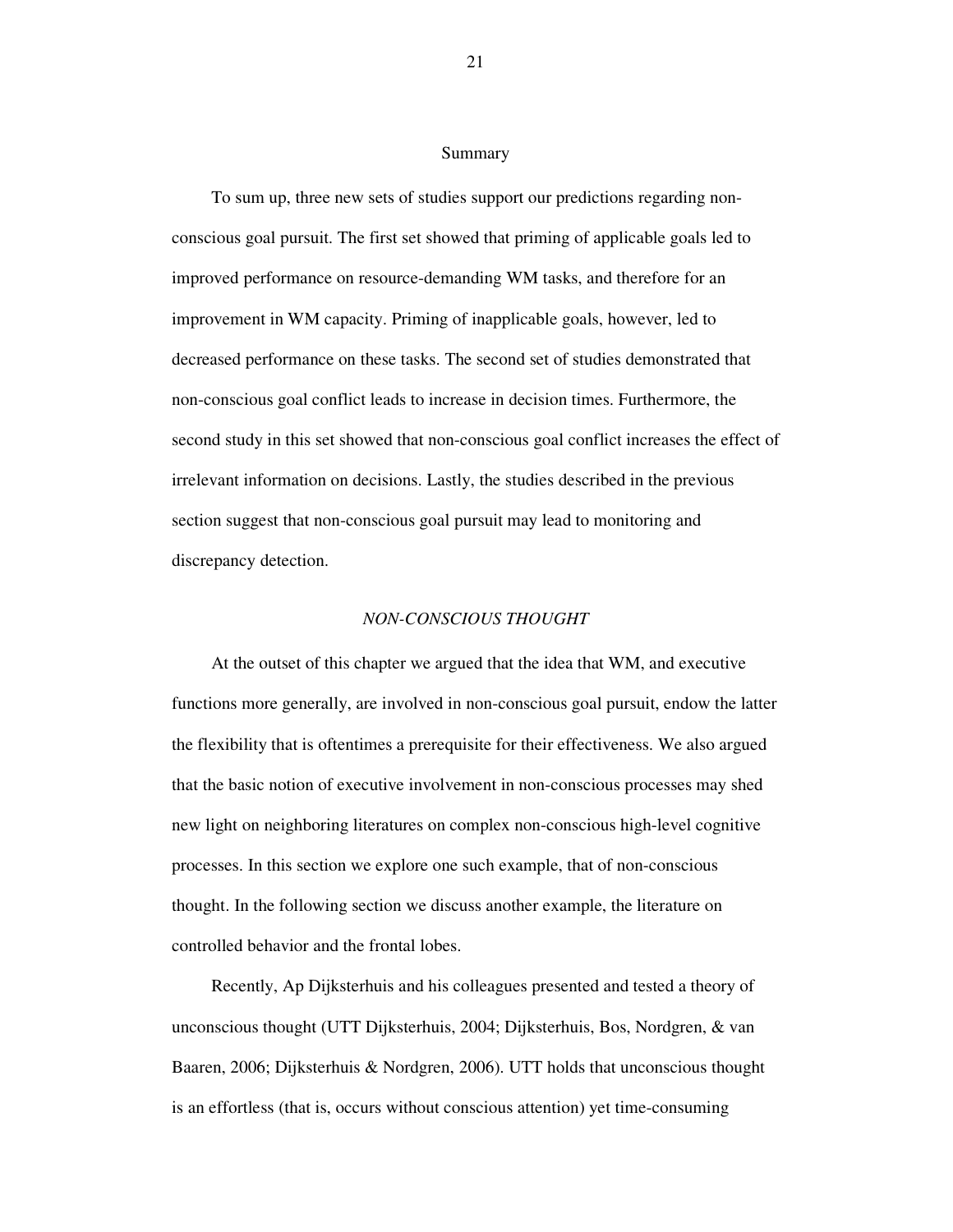process, whose capacity to integrate and weigh information – even in high level processes such as judgments and decision making – is much larger than that of conscious thought.

The paradigm developed by Dijksterhuis to examine unconscious thought (2004) is the following. Participants are first presented with decision-related information, and then pursue one of three routes. In the immediate decision condition, participants make their decision immediately after they were exposed to the information. In the conscious thought condition, participants are asked to think about their decision for a certain amount of time, and they then indicate their choice. Participants in the third and crucial group – the unconscious thought condition – are given the same amount of time as participants in the conscious thought condition, but instead of thinking about their choice they engage in an effortful task that does not allow for much conscious thought.

The general finding in this paradigm is that in complex decisions participants in the unconscious thought condition fare better than participants in the conscious thought condition. In other words, unconscious thought processes seem to be better at using multiple units of information to form a decision.

UTT's postulation that unconscious thought processes are effortless suggest that they do not involve WM-like executive functions. On the other hand, UTT's postulation that unconscious thought is time consuming does suggest a limitedresource process, if only in the sense of having to process information serially (otherwise, why would the process be time consuming?). Given that limited resources are usually associated with controlled processes (in social psychology), and with WM and executive processes (in the cognitive sciences more generally), it seems that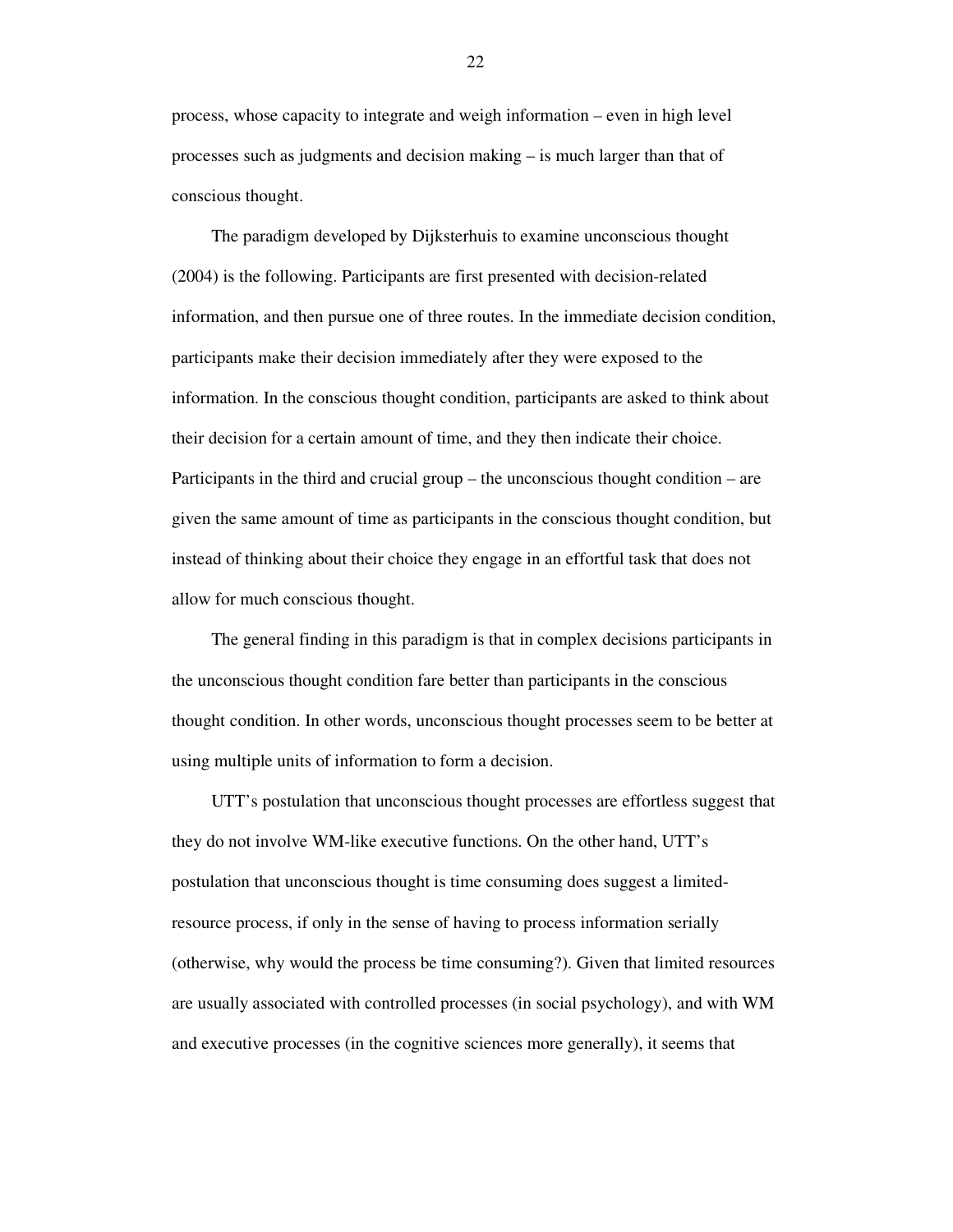unconscious thought may help itself to non-consciously using (non-conscious) executive processes.

This is, admittedly, a speculative account of some of the possible cognitive mechanisms that underlie non-conscious thought. It opens, however, exciting routes for an improved understanding of executive processes on the one hand, and nonconscious thought on the other.

## *NON-CONSCIOUS GOAL PURUSUIT AND THE FRONTAL LOBES*

In the previous sections we discussed the proposed principles in the context of the social psychological literature on automatic goal pursuit, and the cognitive literature regarding working memory. In the current section we would like to discuss them in the context of the work of Shallice and his colleagues on action control and frontal lobe patients.

# The Norman-Shallice Model

Norman and Shallice's (Norman & Shallice, 1986; Shallice, 1982, 2002) work suggests that two complementary processes operate in the selection and control of action. One, contention scheduling, handles well-learned sequences of behaviors, whereas the other – the supervisory attentional system, or SAS – allows for conscious, willful control of behavior. While the model does not explicitly focus on goal pursuit, this seems to be mainly a terminological issue. A closer examination reveals that its founders hold the belief that their model of action control is intimately associated with goal pursuit (Cooper & Shallice, 2000; Shallice, 1972; shallice & Burgess, 1998).

Norman and Shallice (1986) assumed that well-learned, routine, action sequences are represented in schemas, and that these schemas may be activated by appropriate cues (either internal or external). When only one schema is activated, this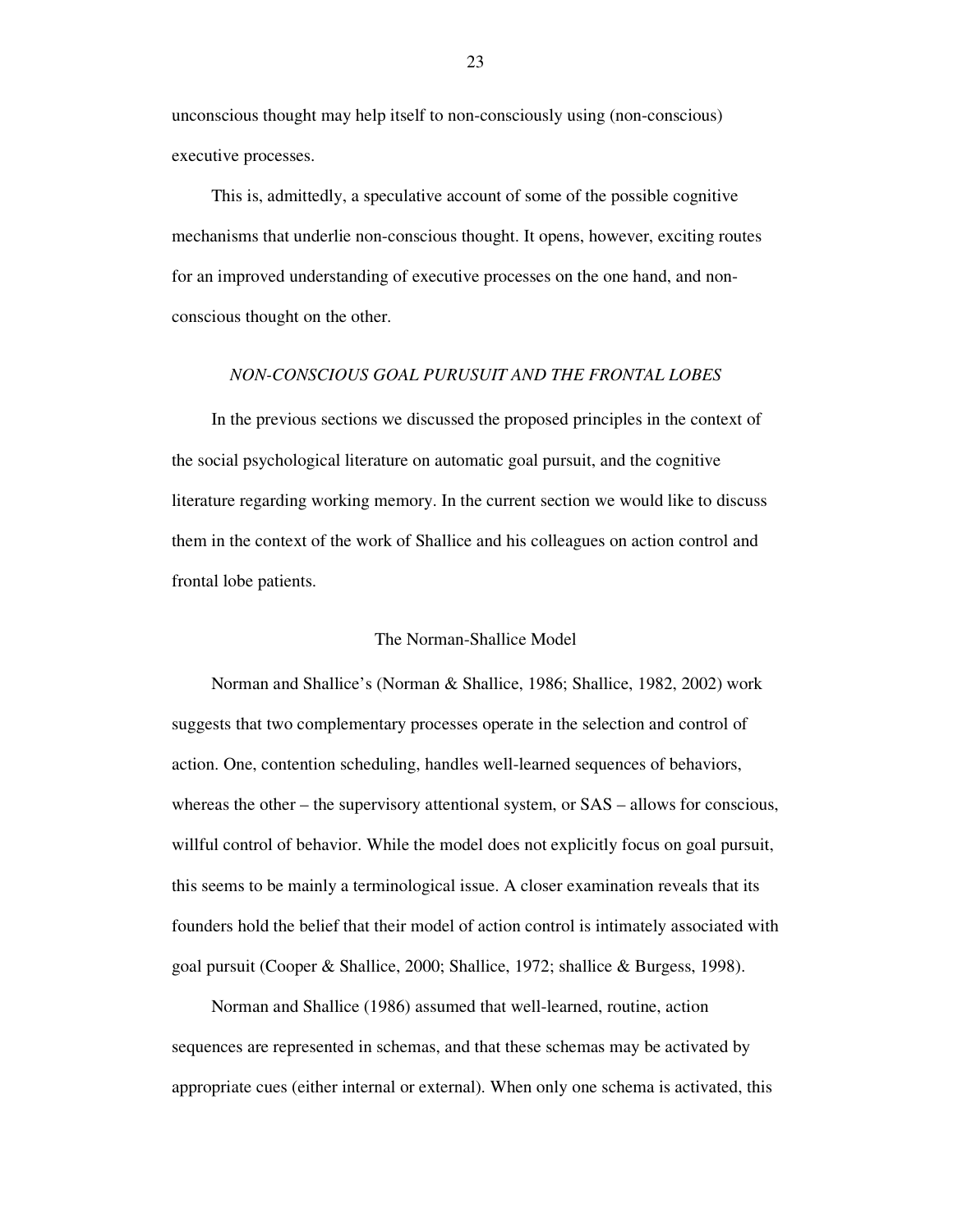schema controls behavior. When multiple schemas are activated, a selection process – which they termed contention scheduling – selects the one with the highest level of activation (the activation level of a schema is determined by the cues and context, as well as by processes of lateral activation and inhibition). In cases where schema selection is difficult or conflictual (e.g., when one attempts to overcome temptations), or in cases where no schema is available to control behavior (especially in novel tasks, or those that involve planning), the SAS comes into play. The SAS provides **attentional**, **conscious** control over behavior by changing the activation levels of different schemas, thus creating novel and adaptive sequences of behaviors.

This conceptualization of the division of labor between Contention Scheduling and the SAS is reminiscent of the class of models that we nowadays refer to as dual process models (Chaiken & Trope, 1999)(Strack & Neuman, this volume). There is one route of action control which is, grossly speaking, automatic (non-conscious, effortless, unintentional and ballistic), and it accounts for routinized behaviors. The other route of action control is controlled (it requires attention and conscious intention), and it accounts for non-routinized behavior. Note that, in the Norman-Shallice model, the latter route is implemented by way of modulation: the SAS modulates activation and inhibition levels – it does not have a more direct way of affecting behavior.

Evidence supporting this model comes mainly from neuropsychology. Assuming that the SAS is a frontal component, whereas contention scheduling is not, these researchers hypothesized a dissociation between performance on routine (automatic) tasks and on non-routine ones. Specifically, they hypothesized that frontal patients – who, ex hypothesis, should have difficulties with the SAS – should show decreased performance on non-habitual tasks, but not on habitual ones. Patterns of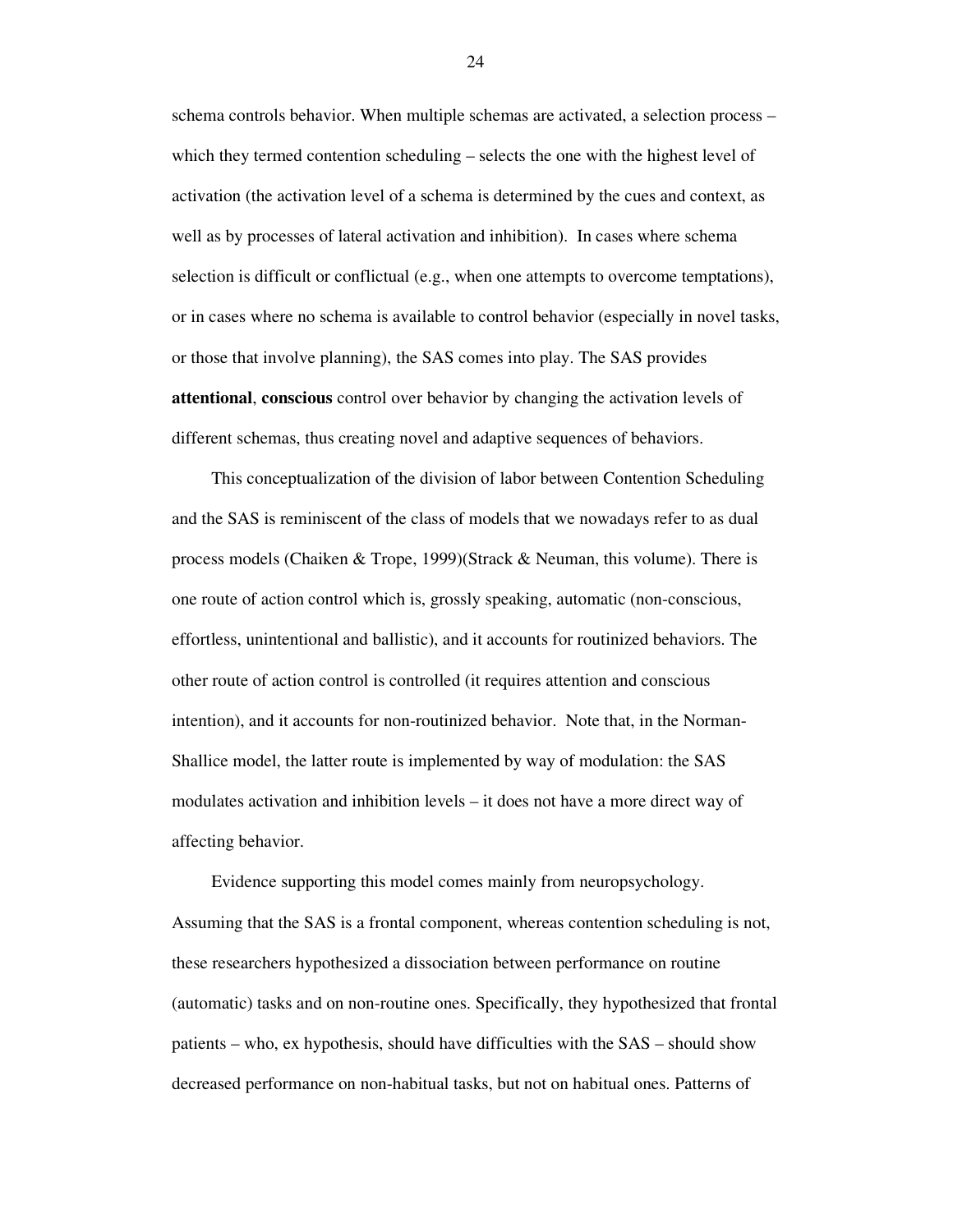this sort had been previously reported in the literature (e.g., Luria, 1966), and novel studies with frontal patients corroborate the hypothesis (e.g., Shallice, 1982; Shallice & Burgess, 1993).

While some of this model's principles are similar to the ones we propose here (see, especially, assumptions 3a and 3b), there are numerous differences between the two frameworks. Among these are the treatment of abstract goals; the role of resources in non-conscious goal pursuit; the role of WM in non-conscious goal pursuit; the non-conscious coping with goal conflict, etc. In the next section we focus on one difference that we deem as important – the role of the supervisory attentional system.

# Non-conscious goal pursuit and the SAS

Note that the current principles have no SAS-equivalent; they contains no necessarily-conscious, effortful executive processes per-se. If we follow the logic of Norman and Shallice's (1986) model, then, our principles should only apply to routine, automatic behaviors. In fact, this logic is not unique to the Norman-Shallice model. Quite to the contrary – the equation 'no executive = only automatic' seems to reflect the general perception of automatic and controlled processes in experimental psychology.

Yet, we emphasized that the current principles apply not only routinized goal pursuits, but also goal pursuits in novel, non-routinized, circumstances. Furthermore, we contended that they also encompass conflictual situations. These hypotheses were confirmed in two separate sets of studies. The studies that examined the effects of goal priming on cognitive flexibility, or adaptation to novel environments (see Section II above), supported the former assertion; the studies that examined non-conscious goal conflict supported the latter.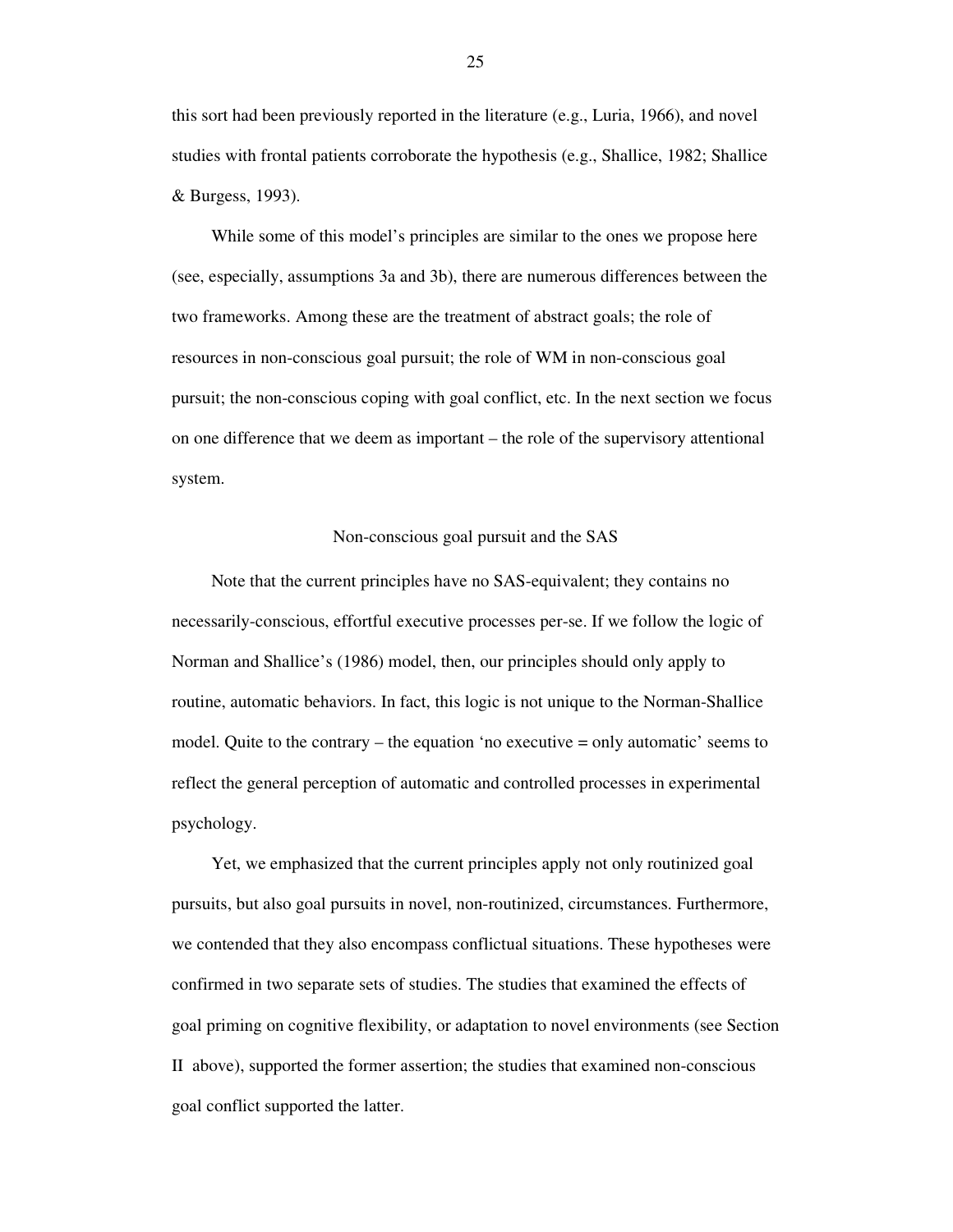So how do automatic goal pursuits get along without the necessarily-conscious, effortful executive processes per-se? Some of the feats of the SAS, we argue, may be achieved through non-conscious resource allocation. This allocation is bound to affect goals' activation levels – thus achieving one of the most central aspects of  $SAS$ <sup>5</sup>. It is important to note here that we do not suggest that SAS – or, more generally, conscious, effortful executive processes – are superfluous in the determination of human action. We do propose, however, that they are neither necessary in novel situations, nor in conflictual ones.

Non-conscious goal pursuit and the Frontal-Lobe Syndrome

Recall, that the work of Shallice and his colleagues (Norman & Shallice, 1986; Shallice, 1982; Shallice & Burgess, 1993) established a dissociation between routine and non-routine action: Frontal-lobe patients seem to be impaired on the latter, but not on the former. At present we don't know whether the non-conscious resource allocating process is implemented by a frontal component of the brain or not. Either way, its existence allows us to makes novel predictions, and in the following paragraphs we explore some of them.

First, assume that the non-conscious resource allocation processes described in this chapter are not based in the frontal lobes, or that they are frontal but subserved by neural networks that are not involved in conscious, effortful executive processes (after all, the frontal lobes make for a big portion of our brain.) In this case we could make the prediction that patients with frontal syndrome should have some preserved ability to pursue goals in novel and conflictual situations. These patients, furthermore, should be affected by goal priming, maybe even more so than control participants, whose behavior may be concurrently controlled by conscious, effortful executive processes.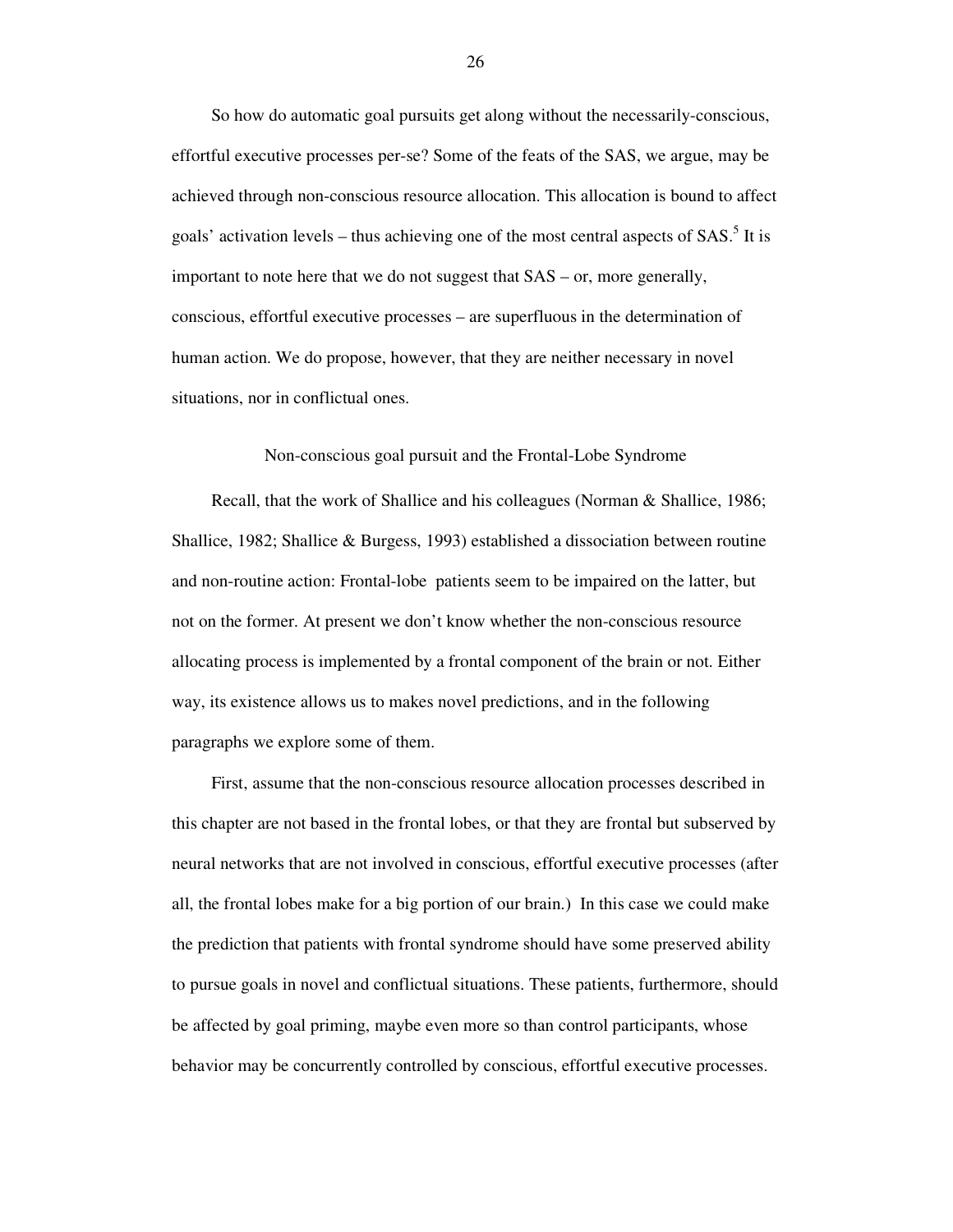Lastly, patients with damage to this specific area may suffer from deficiencies in nonconscious – but not conscious – goal pursuit.

The second possibility is that these functions and those of more conscious, effortful executive processes are implemented by the same neural networks. In other words, the main difference between conscious and non-conscious executive processes lies in their phenomenology (how is this phenomenology implemented in the brain is beyond the scope of the current discussion). This alternative has interesting consequences too. First, it implies that frontal patients should have difficulties not only with non-routine action, but also with some types of routine actions. More specifically, they may reveal deficiencies even in (certain kinds of) habitual goal pursuits. Second, it suggests that full-blown, effortful executive processes may be non-conscious. While this suggestion seems to be in conflict with the present zeitgeist it has received some empirical and theoretical support (Hassin, 2005b; Hassin  $\&$ Bargh, 2006; Hassin et al., 2007). Further evidence supporting this suggestion was recently published by Naccache et al. (2005), who studied a patient showing a dissociation between the operation of executive attention and the conscious feeling of effort.

# *CONCLUSION*

Since much of human action is goal oriented, understanding goal pursuit promises to shed much light on the psychology of action. This chapter began with a rejection of the idea that goal pursuit is necessarily conscious and effortful (Bargh, 1990), and went on to present new principles for non-conscious goal pursuit. The current framework goes beyond previous models and findings by suggesting that nonconscious goal pursuit is not limited to existing networks of contexts, goals, and means. Rather, we argued, non-conscious goal pursuit may make use of WM and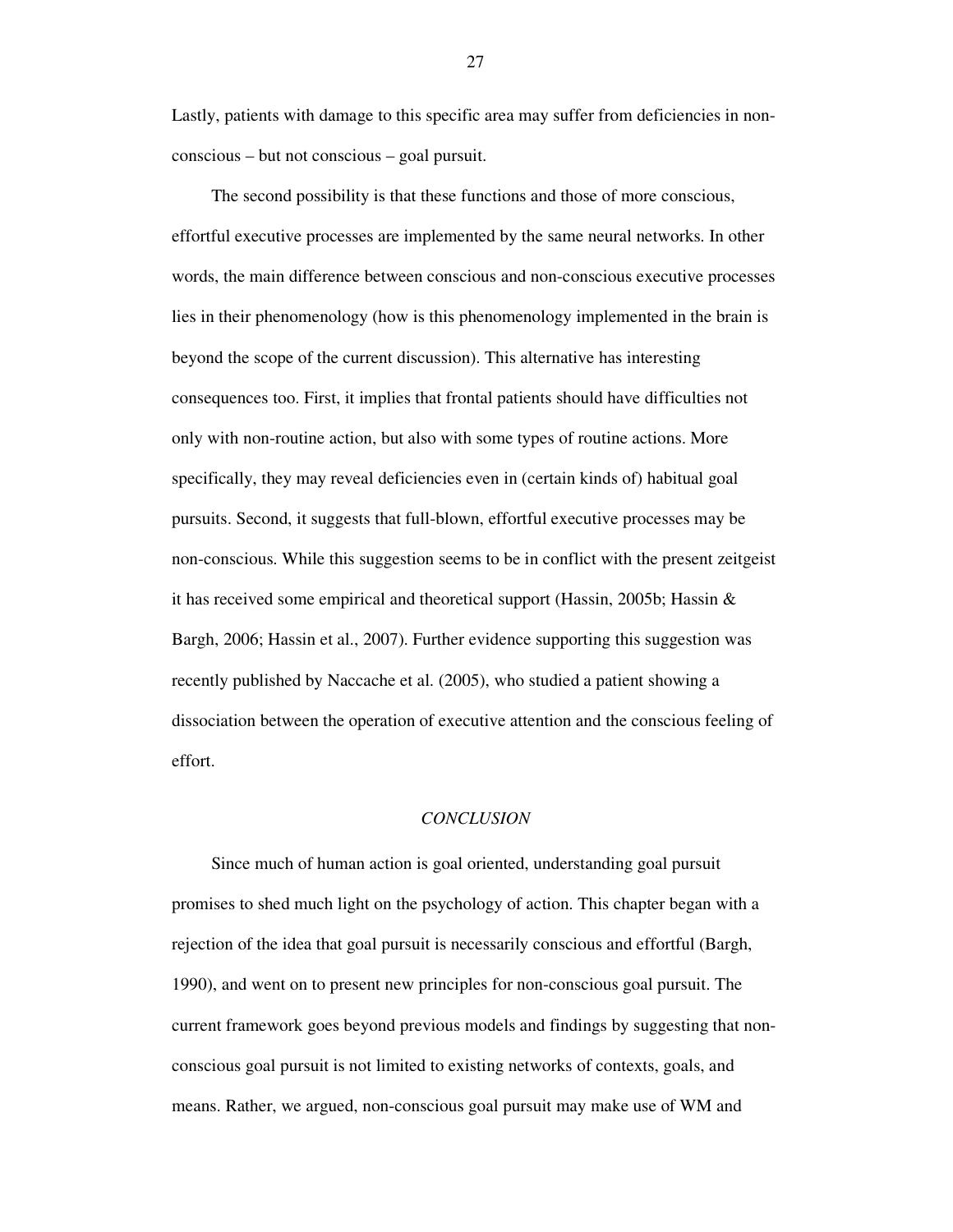executive processes. More generally, we suggest that the involvement of WM and executive functions in non-conscious, automatic processes may help us resolve what we termed the adaptiveness paradox by proposing mechanisms that allow nonconscious, automatic processes quick adaptability.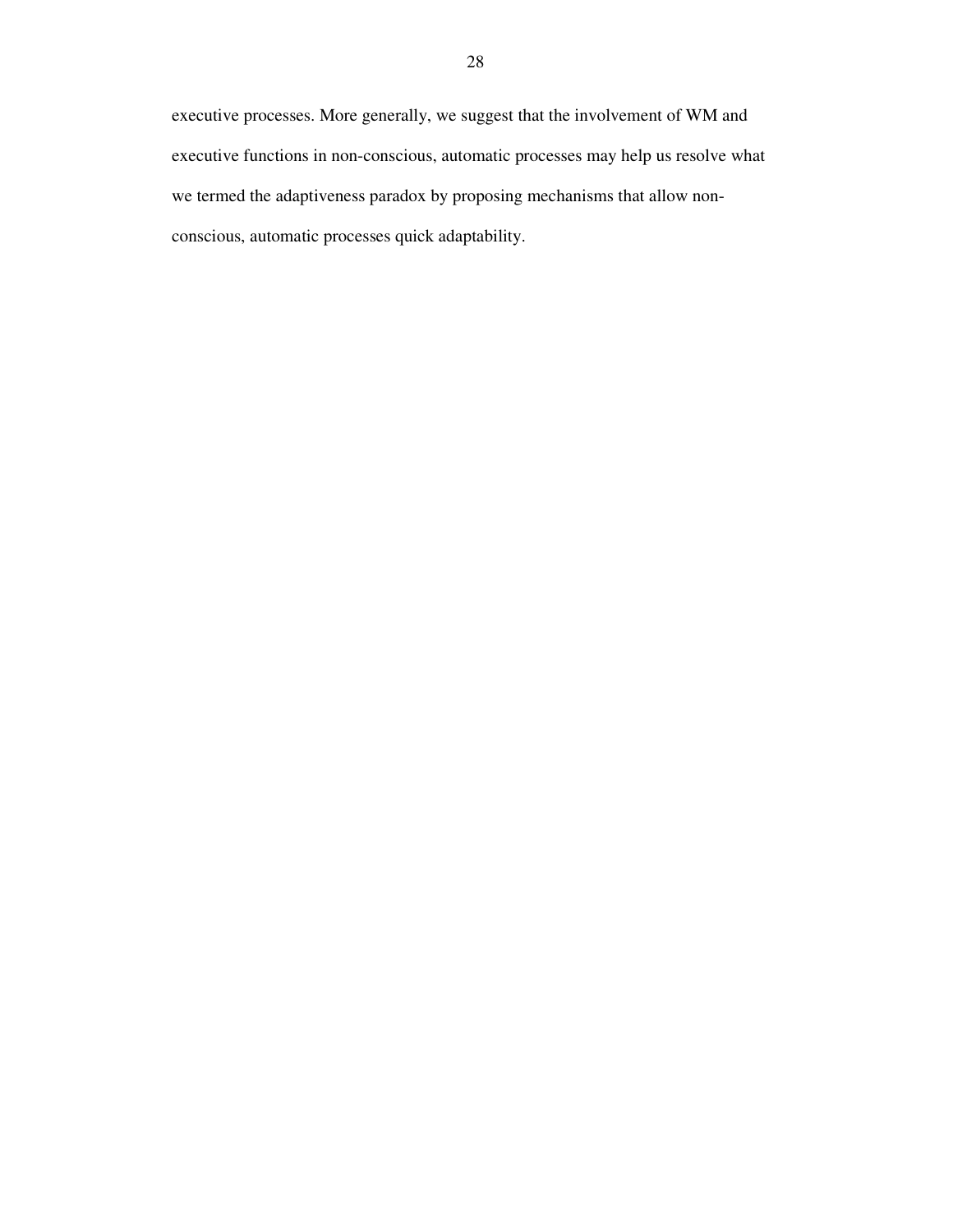## References

- Aarts, H., Gollwitzer, P., & Hassin, R. R. (2004). Goal Contagion: Perceiving is for pursuing. *Journal of Personality and Social Psychology, 87*(1), 23-37.
- Aarts, H., & Hassin, R. R. (2005). Automatic goal inference and contagion: On pursuing goals one perceives in other people's behavior. In J. P. Forgas, D. W. Kipling & W. Von Hipple (Eds.), *Social motivation: Conscious and unconscious processes*. New York: Psychology press.
- Ajzen, I. (1991). The theory of planned behavior. *Organizational Behavior and Human Decision Processes, 50*(2), 179-211.
- Austin, J. T., & Vancouver, J. B. (1996). Goal constructs in psychology: Structure, process, and content. *Psychological Bulletin, 120*(3), 338-375.
- Baars, B. J., & Franklin, S. (2003). How conscious experience and working memory interact. *Trends in cognitive science, 7*(4), 166-172.
- Baddeley, A. D. (1993). Working memory and conscious awareness. In A. Collins & S. Gathercole (Eds.), *Theories of memory* (pp. 11-28). Hillsdale, NJ: Lawrence Erlbaum Associates.
- Baddeley, A. D. (2000). The episodic buffer: a new component of working memory? *Trends in Congnitive Sciences, 4*(11), 417-423.
- Baddeley, A. D. (2003). Working Memory: Looking Back and Looking Forward. *Nature Reviews Neuroscience, 4*, 829-839.
- Baddeley, A. D., Della Salla, S., Papagno, C., & Spinnler, H. (1997). Dual task performance in dysexecutive and nondysexecutive patients with a frontal lesion. *Neuropsychology, 11*(2), 187-194.
- Baddeley, A. D., & Hitch, G. (1974). Working memory. In G. Bower (Ed.), *The psychology of learning and motivation: Advances in research and theory* (Vol. 8, pp. 47 -89). New York: Academic Press.
- Baddeley, A. D., & Logie, R. H. (1999). Working memory: The multiple-component model. In A. Miyake & P. Shah (Eds.), *Models of working memory: Mechanisms of active maintenance and executive control* (pp. 28-61). New York, NY: Cambridge University Press.
- Bandura, A. (1986). *Social foundations of thought and action: A social cognitive theory*. Upper Saddle River, NJ: Prentice-Hall.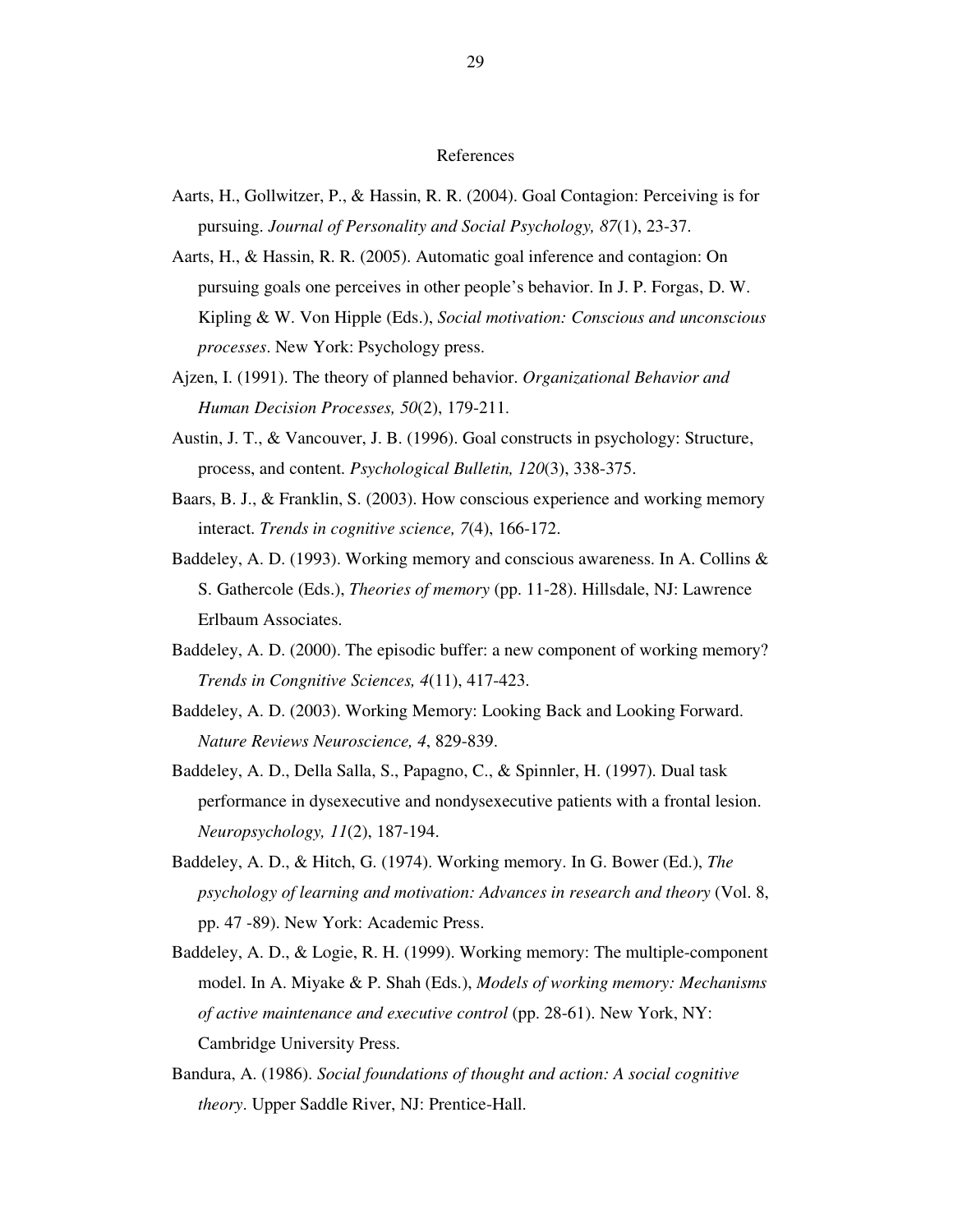- Bargh, J. A. (1989). Conditional automaticity: Varieties of automatic influence in social perception and cognition. In J. Uleman & J. A. Bargh (Eds.), *Unintended thought* (pp. 3-51). New York: Guilford Press.
- Bargh, J. A. (1990). Auto-motives: Preconscious determinants of social interaction. In E. T. Higgins & R. M. Sorrentino (Eds.), *Handbook of motivation and cognition: Foundations of social behavior,* (Vol. 2, pp. 93-130). New York, NY: Guilford Press.
- Bargh, J. A. (1994). The four horsemen of automaticity: Awareness, intention, efficiency, and control in social cognition. In R. J. Wyer & T. K. Srull (Eds.), *Handbook of social cognition* (pp. 1-40). Hillsdale, NJ: Lawrence Erlbaum Associates, Inc.
- Bargh, J. A. (2006). Agenda 2006: What have we been priming all these years? On the development, mechanisms, and ecology of nonconscious social behavior. *European Journal of Social Psychology, 36*, 147-168.
- Bargh, J. A., Gollwitzer, P., Lee-Chai, A., Barndollar, K., & Troetschel, R. (2001). The automated will: Nonconscious activation and pursuit of behavioral goals. *Journal of Personality and Social Psychology, 81*(6), 1014-1027.
- Bargh, J. A., Lombardi, W. J., & Higgins, E. T. (1988). Automaticity of chronically accessible constructs in personxsituation effects on person perception: It's just a matter of time. *Journal of Personality and Social Psychology, 55*(4), 599-605.
- Berg, E. A. (1948). A simple objective test for measuring flexibility in thinking. *The Journal of general psychology, 39*, 15-22.
- Carver, C. S. (2004). Self regulation of action and affect. In R. F. Baumeister & K. D. Vohs (Eds.), *Handbook of Self Regulation: Research, Theory and Applications* (pp. 13-39). New York: Guilford Press.
- Carver, C. S., & Scheier, M. F. (1998). *On the self regulation of behavior*. New York: Cambridge university press.
- Chaiken, S., & Trope, Y. (1999). *Dual process theories in social psychology*. New York, NY: Guilford Press.
- Chartrand, T. L., & Bargh, J. A. (1996). Automatic activation of impression formation and memorization goals: Nonconscious goal priming reproduces effects of explicit task instructions. *journal of Personality and Social Psychology, 71*(3), 464-478.
- Cooper, & Shallice, T. (2000). Contention scheduling and the control of routine activities. *Cognitive Neuropsychology, 17*, 297-338.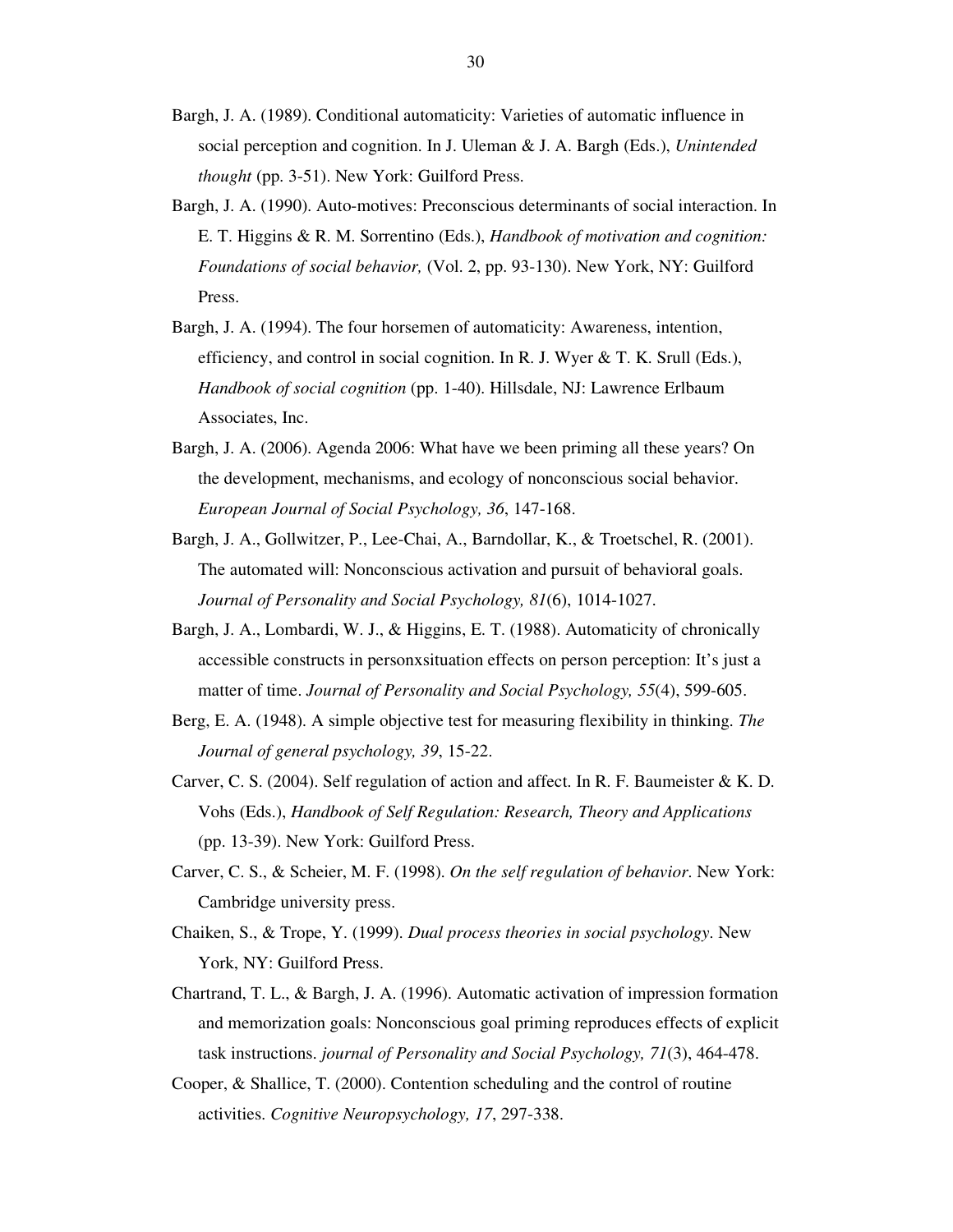- Cowan, N. (1999). An embedded-processes model of working memory. In A. Miyake & P. Shah (Eds.), *Models of working memory: mechanisms of active maintenance and executive control*. NY: Cambridge University Press.
- Custers, R., & Aarts, H. (2005). Beyond priming effects: The role of positive affect and discrepancies in implicit processes of motivation and goal pursuit. In M. Hewstone & W. Stroebe (Eds.), *European Review of Social Psychology* (Vol. 16, pp. 257-300). Hove, England: Psychology Press/Taylor & Francis (UK).
- Damasio, A. D. (1994). *Descarte's error: Emotion, Reason, and the human brain*. NY: Grosset/Putnam.
- Daneman, M., & Carpenter, P. (1980). Individual differences in working memory and reading. *Journal of Verbal Learning and Verbal Behavior, 19*(4), 450-466.
- Deci, E. L., & Ryan, R. M. (1985). The general causality orientations scale: Selfdetermination in personality. *Journal of Research in Personality, 19*(2), 109-134.
- Dijksterhuis, A. (2004). Think Different: The merits of unconscious thought in preference development and decision making. *Journal of Personality and Social Psychology, 87*(5), 586-598.
- Dijksterhuis, A., Bos, M. W., Nordgren, L. F., & van Baaren, R. B. (2006). On Making the Right Choice: The Deliberation-Without-Attention Effect. *Science, 311*(5763), 1005-1007.
- Dijksterhuis, A., & Nordgren, L. F. (2006). A Theory of Unconscious Thought. *Perspecitves on Psychological Science, 1*, 95-109.
- Dudai, Y. (2004). *Memory From A to Z: Kewords, concepts and beyond*. New York: Oxford University Press.
- Duncan, J. (1995). Attention, Intelligence, and the frontal lobes. In M. Gazzaniga (Ed.), *The Cognitive Neurosciences*. NY?
- Duncan, J., Emslie, H., & Williams, P. (1996). Intelligence and the frontal lobes: The organization of goal directed behavior. *Cognitive Psychology, 30*, 257-303.
- Fein, S., & Spencer, S. J. (1997). Prejudice as self-image maintenance: Affirming the self through derogating others. *Journal of Personality and Social Psychology, 73*, 31-44.
- Ferguson, M. J., Hassin, R. R., & Bargh, J. A. (in press). Implicit Motivation. In J. Y. Shah & W. Wood (Eds.), *Handbook of Motivation*. New York: Guilford Press.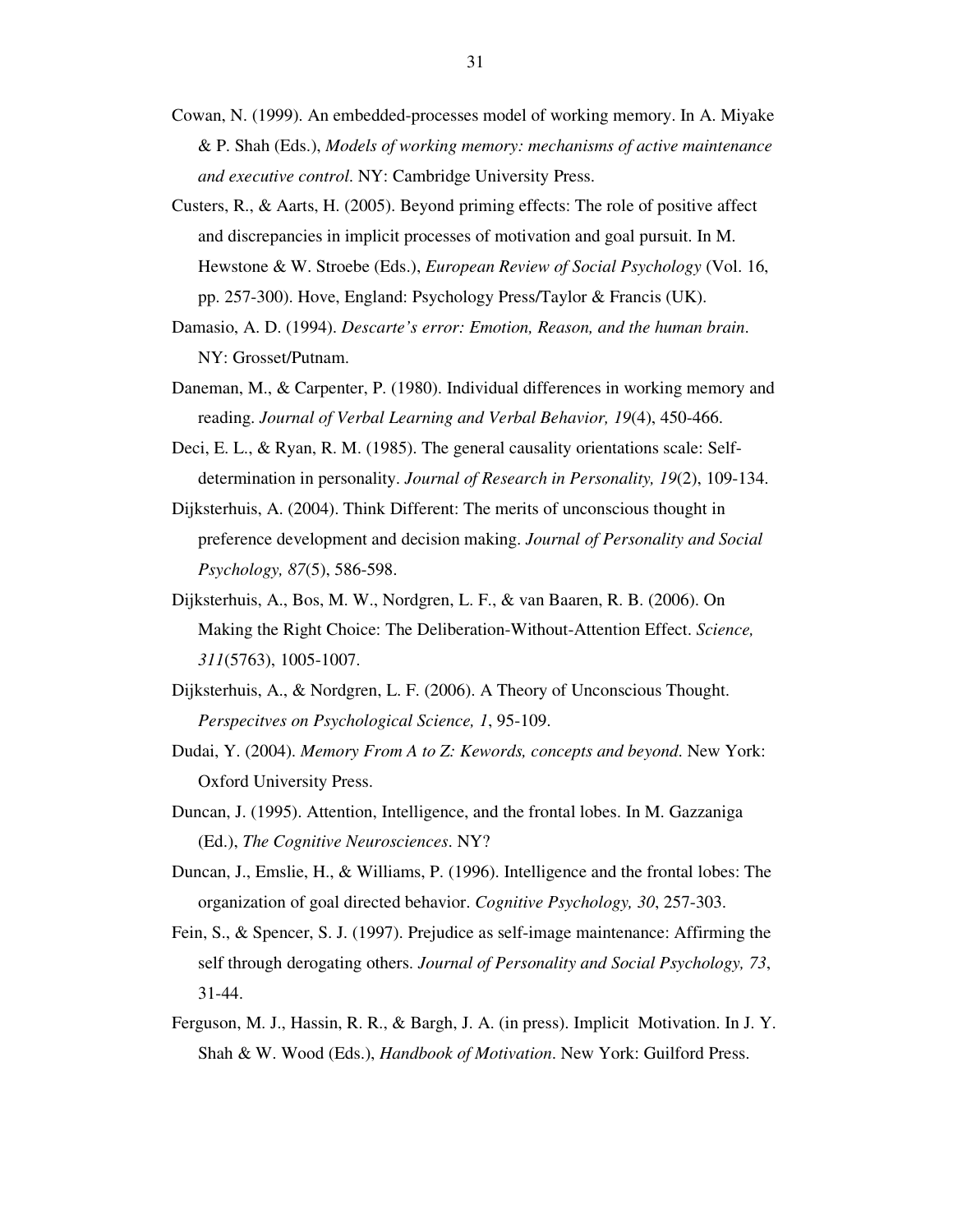- Fishbach, A., Friedman, R. S., & Kruglanski, A. W. (2003). Leading Us Not Unto Temptation: Momentary Allurements Elicit Overriding Goal Activation. *Journal of Personality and Social Psychology, 84*(2), 296 - 309.
- Fitzsimons, G., & Bargh, J. A. (2003). Thinking of You: Nonconscious Pursuit of Interpersonal Goals Associated With Relationship Partners. *Journal of Personality and Social Psychology, 84*(1), 148-164.
- Goschke, T., & Kuhl, J. (1993). Representation of intentions: Persisting activation in memory. *Journal of Experimental Psychology: Learning, Memory and Cognition, 19*, 1211-1226.
- Hassin, R. R. (2005a). Beyond the Automatic-Controlled Dichotomy in Social Cognition: A Functional Perspective. *Manuscript Under Revision*.
- Hassin, R. R. (2005b). Non-conscious control and implicit working memory. In R. R. Hassin, J. S. Uleman & J. A. Bargh (Eds.), *The New Unconscious* (pp. 196-225). New York: Oxford university press.
- Hassin, R. R., Aarts, H., Eitam, B., & Custers, R. (2005). Goals at Work: Automatic Goal Pursuit and Working Memory. *Under Revision*.
- Hassin, R. R., Aarts, H., & Ferguson, M. J. (2005). Automatic goal inferences. *Journal of Experimental Social Psychology, 41*, 129-140.
- Hassin, R. R., & Bargh, J. A. (2004). Flexibility and Rigidity in Automatic Goal Pursuit. *under review*.
- Hassin, R. R., & Bargh, J. A. (2006). Flexibility and Rigidity in Automatic Goal Pursuit. *Under Invited Revision for JPSP*.
- Hassin, R. R., Bargh, J. A., Engell, A., & McCulluch, K. C. (2007). Implicit Working Memory. *under invited revision for JEP:G*.
- Heaton, R. K., Chelune, G. J., Talley, J. L., Kay, G. G., & Curtiss, G. (1993). *Wisconsin card sorting test manual (revised and expanded)*. Lutz, FL: PAR, inc.
- Higgins, E. T. (1996). Knowledge activation: Accessibility, applicability, and salience. In A. W. Kruglanski & E. T. Higgins (Eds.), *Social psychology: Handbook of basic principles*. NY, NY: Guilford Press.
- Higgins, E. T., Bargh, J. A., & Lombardi, W. J. (1985). Nature of priming effects on categorization. *Journal of Experimental Psychology: Learning, Memory, and Cognition, 11*(1), 59-69.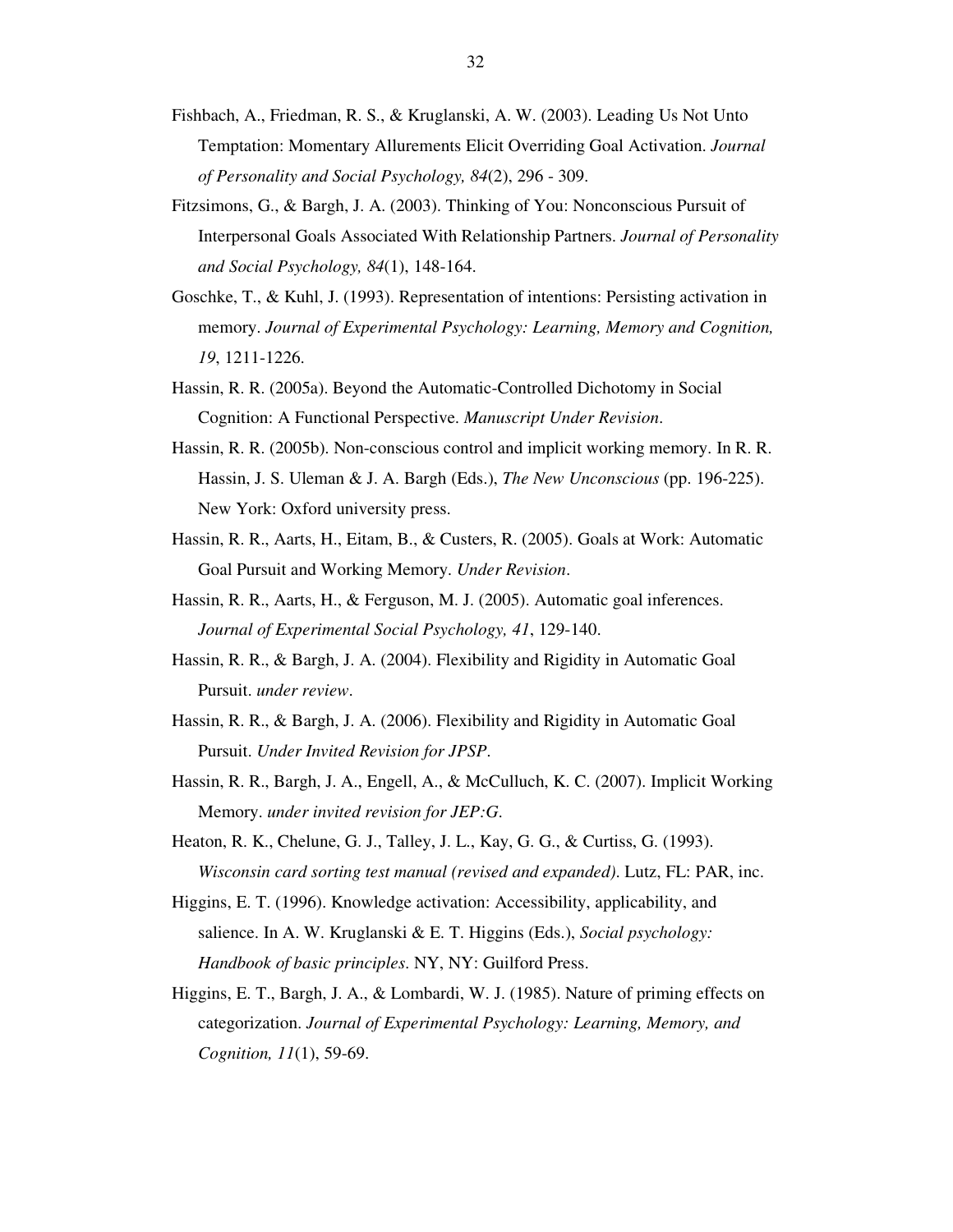- Jonides, J., Smith, E. E., Marshuetz, C., Koeppe, R. A., & Reuter-Lorenz, P. A. (1998). Inhibition in verbal working memory revealed by brain activation. *Proceedings of the National Academy of Science, 95*(14), 8410-8413.
- Kahneman, D., & Treisman, A. (1984). Changing views of attention and automaticity. In R. Parasuraman & D. Davies (Eds.), *Varieties of attention* (pp. 29-61). New York: Academic Press.
- Koole, S. L., Smeets, K., van Knippenberg, A., & Dijksterhuis, A. (1999). The cessation of rumination through self-affirmation. *Journal of Personality and Social Psychology, 77*(1), 111-125.
- Kruglanski, A. W. (1996). Goals as knowledge structures. In P. M. Gollwitzer & J. A. Bargh (Eds.), *The Psychology of action: Linking cognition and motivation to behavior* (pp. 599-618). NY: Guilford Press.
- Kruglanski, A. W., & Kopetz, C. (in press). The New Goal Psychology: This ain't your grandpa's motivation. In E. Morsella, J. A. Bargh & P. M. Gollwitzer (Eds.), *The Psychology of Action, vol. 2*. New York, NY: Oxford University Press.
- Kruglanski, A. W., Shah, J. Y., Fisbach, A., Friedman, R. S., Chun, W. Y., & Sleeth-Keppler, D. (2002). A theory of goal systmes. In M. P. Zanna (Ed.), *Advances in experimental social psychology* (pp. 331 - 378). San Diego, CA: Academic Press.
- Liberman, N. (2005). Goals and Goal Pursuit: Old Findings and New Mechanisms. *Manuscript in preparation*.
- Locke, E. A., & Latham, G. P. (1990). *A theory of goal setting & task performance*. Upper Saddle River, NJ: Prentice-Hall, Inc.
- Luria, A. R. (1966). *Higher cortical functions in man*. London: Tavistock.
- Marsh, R. L., Hicks, J. L., & Bink, M. L. (1998). Activation of completed, uncompleted and partially completed intentions. *Journal of Experimental Psychology: Learning, Memory, and Cognition, 24*(350-361).
- McKoon, G., & Ratcliff, R. (1986). Inferences about predictable events. *Journal of Experimental Psychology: Learning, Memory and Cognition, 12*(1), 82-91.
- Miller, G. A., Galanter, E., & Pribram, K. H. (1960). *Plans and the structure of behavior*. New York: Henry Holt and Co, Inc.
- Miyake, A., & Shah, P. (1999). *Models of working memory: Mechanisms of active maintenance and executive control*. New York, NY: Cambridge University Press.
- Moskowitz, G. B. (2002). Preconscious effects of temporary goals on attention. *Journal of Experimental Social Psychology, 38*(4), 397-404.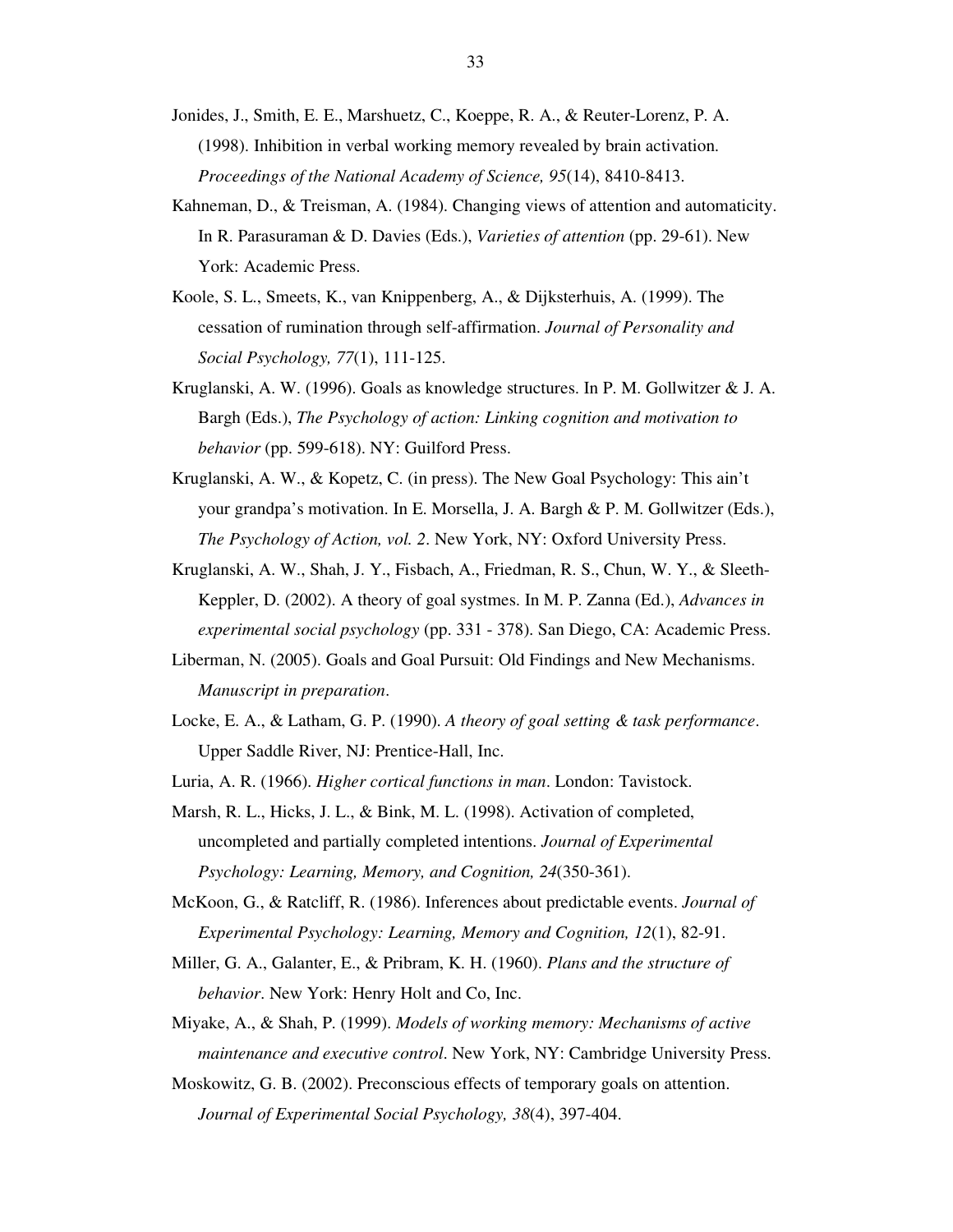- Moskowitz, G. B., Gollwitzer, P., Wasel, W., & Schaal, B. (1999). Preconscious control of stereotype activation through chronic egalitarian goals. *Journal of Personality and Social Psychology, 77*(1), 167-184.
- Naccache, L., Dehaene, S., Cohen, L., Habert, M., Guichart-Gomez, E., Galanaud, D., et al. (2005). Effortless control: executive attention and conscious feeling of mental effort are dissociable. *Neuropsychologia, 43*(1318-1328).
- Navon, D. (1984). Resources -- A theoretical soup stone? *Psychological Review, 91*(2), 216-234.
- Norman, D. A., & Shallice, T. (1986). Attention to action: Willed and automatic control of behavior. In J. R. Davidson, G. E. Schwartz & D. Shapiro (Eds.), *Consciousness and self regulation: advances in research and theory* (Vol. 4, pp. 1-18). New York: Plenum Press.
- O'Reilly, R., Braver, T., & Cohen, J. D. (1999). A Biologically based computational model of working memory. In A. Miyake & P. Shah (Eds.), *Models of working memory: Mechanisms of active maintenance and executive control* (pp. 375 - 411). New York, NY: Cambridge University Press.

Pashler, H. E. (1998). *The psychology of attention*. Cambridge: MIT Press.

- Shah, J. Y. (2003). Automatic for the people: How representations of significant others implicitly affect goal pursuit. *Journal of Personality and Social Psychology, 84*(4), 661-681.
- Shah, J. Y., & Kruglanski, A. W. (2002). Priming against your will: How accessible alternatives affect goal pursuit. *Journal of Experimental Social Psychology, 38*, 368-383.
- Shah, P., & Miyake, A. (1999). Toward unified theories of working memory: Emerging general consensus, unresolved theoretical issues, and future research directions. In A. Miyake & P. Shah (Eds.), *Models of working memory: Mechanisms of active maintenance and executive control* (pp. 442-482). New York: Oxford University Press.
- Shallice, T. (1972). Dual functions of consciousness. *Psychological Review, 79*(383- 393).
- Shallice, T. (1982). Specific impairments of planning. *Philosophical transactions of the royal society of london, 298*, 199-209.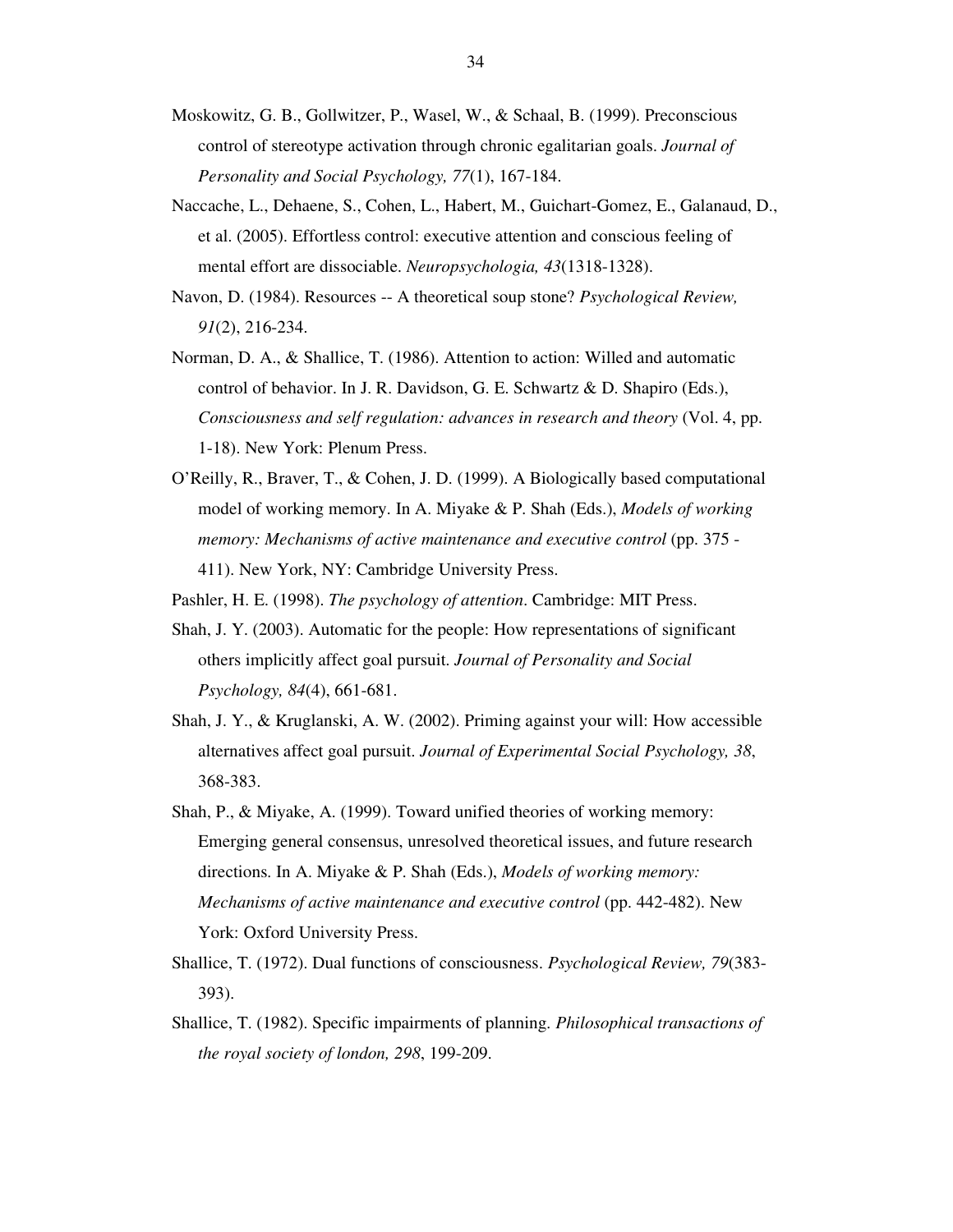- Shallice, T. (2002). Fractionation of the supervisory system. In D. T. Stuss & R. T. Knight (Eds.), *Principles of the frontal lobe function* (pp. 261-277). Oxford: Oxford University Press.
- Shallice, T., & Burgess, P. (1993). Supervisory control of action and thought selection. In A. D. Baddeley & L. Weiskrantz (Eds.), *Attention: Selection Awareness & Control* (pp. 171-187). Oxford: Oxford University Press.
- shallice, T., & Burgess, P. W. (1998). The domain of supervisory processes and the temporal organization of behaviour. In A. C. Roberts, T. W. Robbins & L. Weiskrantz (Eds.), *The prefrontal cortex: Executive and cognitive functions* (pp. 22-35). New York: Oxford University Press.
- Smith, E. E., & Jonides, J. (1999). Storage and Executive Processes in the Frontal Lobes. *Science, 283*(5408), 1657-1661.
- Turner, M. L., & Engle, R. W. (1989). is working memory capacity task dependent? *Journal of Memory and Language, 2*, 127-154.
- Tversky, A., & Kahneman, D. (1974). Judgment under uncertainty: Heuristics and biases. *Science, 185*(4157), 1124-1131.
- Uleman, J. S., Hon, A., Roman, R. J., & Moskowitz, G. B. (1996). On-line evidence for spontaneous trait inferences at encoding. *Personality and Social Psychology Bulletin, 22*(4), 377-394.
- Wegner, D. M., & Bargh, J. A. (1998). Control and automaticity in social life. In D. Gilbert & S. Fiske (Eds.), *The handbook of social psychology* (Vol. 1, pp. 446- 496). New York, NY: McGraw -Hill.
- Wigboldus, D. H. J., Dijksterhuis, A., & Knippenberg, A. (2003). When stereotypes get in the way: Stereotypes obstruct stereotype-inconsistent trait inferences. *Journal of Personality and Social Psychology, 84*(3), 470-484.
- Zeigarnik, B. (1938). On finished and unfinished tasks. In W. D. Ellis (Ed.), *A source book of gestalt psychology*. New York: Hartcourt, Brace & World.